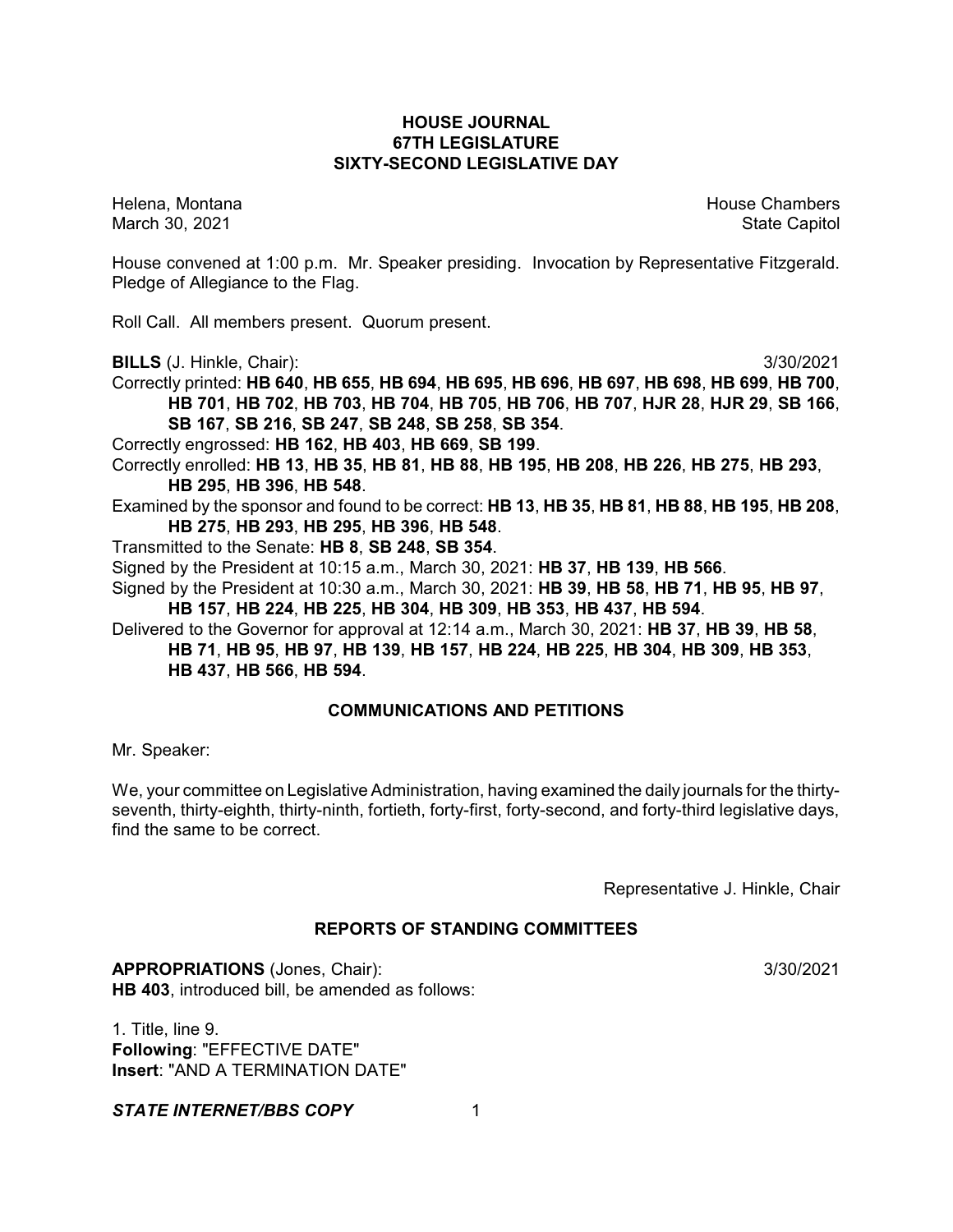2. Page 3, line 16. **Strike**: "\$500,000" **Insert**: "\$1"

3. Page 3, line 21 through line 22. **Strike**: subsection (3) in its entirety

4. Page 4. **Following**: line 2 **Insert**: "NEW SECTION. **Section 6. Termination.** [This act] terminates June 30, 2027."

And, as amended, do pass. Report adopted.

**BUSINESS AND LABOR** (Noland, Chair): 3/29/2021 **HB 669**, introduced bill, be amended as follows:

1. Page 1, line 14 through line 15.

**Strike: "One" on line 14 through "license" on line 15** 

**Insert**: "One member must be a master licensed electrician or a licensed electrician who holds an unlimited electrical contractor license"

And, as amended, do pass. Report adopted.

**HUMAN SERVICES** (Lenz, Chair): 3/26/2021 **SB 199**, be amended as follows:

1. Page 2. **Following:** line 18 **Insert:** "(6) "Small dairy" means a place where no more than 5 lactating cows, 10 lactating goats, or 10 lactating sheep are kept for producing milk." **Renumber:** subsequent subsections

2. Page 3, line 7. **Following:** "labeling," **Insert:** "testing, sampling,"

3. Page 4, line 3. Strike: "Meat" Insert: "Except for a temporary food establishment subject to 50-50-120, meat"

4. Page 4, line 4. **Following:** "ESTABLISHMENT" **Strike:** "," **Following:** "or"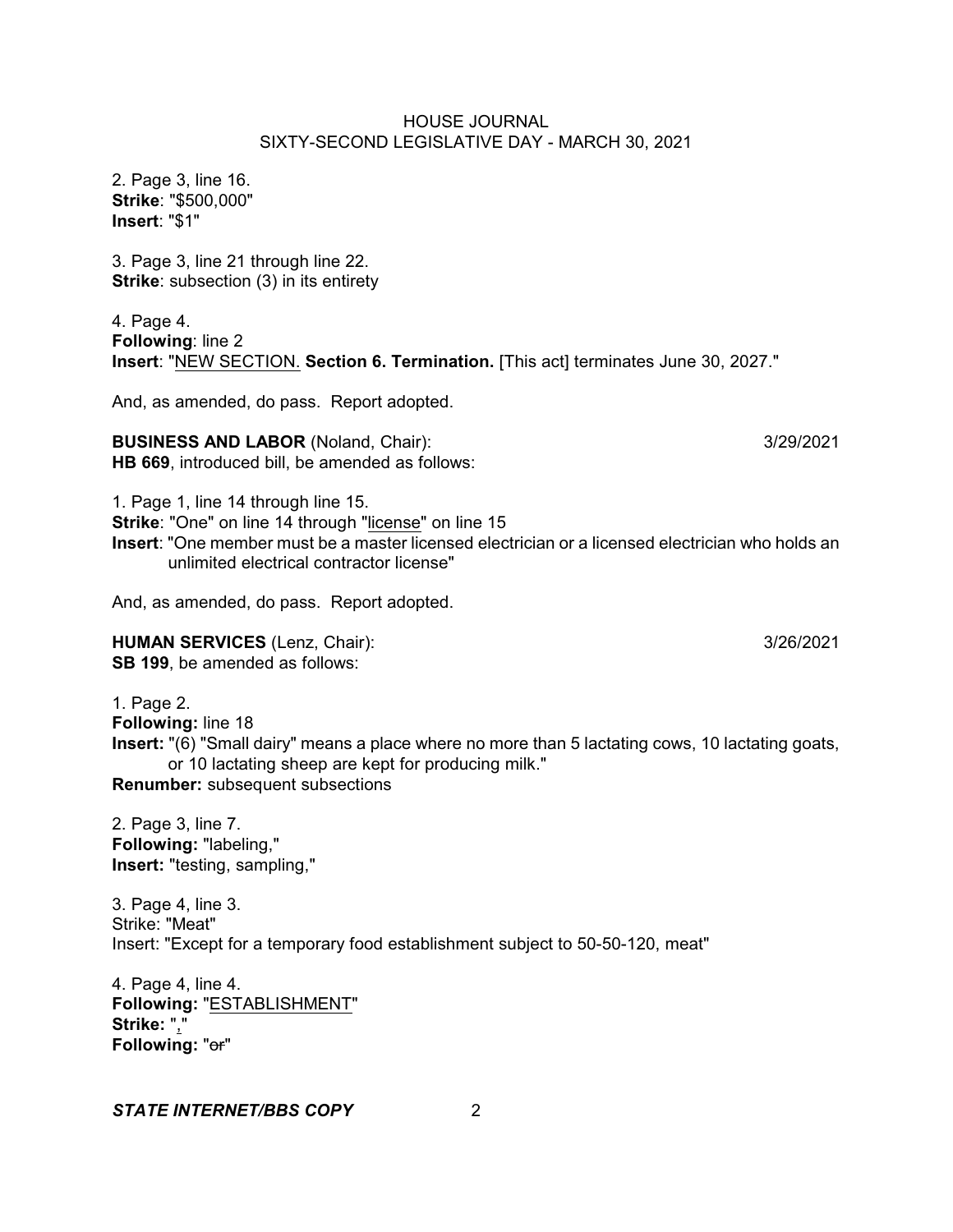**Strike:** "federally" **Insert:** "or a federally"

5. Page 4, line 4. **Following:** "meat establishment," **Strike:** "OR" **Following:** "PRODUCER" **Insert:** ", or by any third party"

6. Page 4, line 5. Following: "FOOD" Insert: "that is sold pursuant to a transaction provided for in [sections 1 through 3]"

7. Page 4, line 8. Following: "381.10(C)" Insert: "and the recordkeeping requirements of 9 CFR 381.175"

8. Page 4.

**Following:** line 8

**Insert:** "(8) A small dairy shall:

- (a) sample, test, or retest every 6 months for standard plate count, coliform count, and somatic cell count of milk or cream sold as homemade food pursuant to [sections 1 through 3];
- (b) sample, test, or retest every year for brucellosis for every lactating cow, lactating goat, or lactating sheep that is part of the small dairy; and
- (c) maintain records for 2 years of all previous samples, tests, or retests, which must be provided to the department of livestock if the department suspects the small dairy is causing a foodborne illness."

9. Page 11, line 19. **Following:** "activity" **Insert:** "authority"

10. Page 12, line 20. Following: "381.10(C)" Insert: "and the recordkeeping requirements of 9 CFR 381.175"

11. Page 21, line 2. **Following:** "(1)" **Strike:** "The" **Insert:** "Except as provided in subsection (2),"

12. Page 21, line 6 through 10. **Strike:** "A SMALL" on line 6 through "ILLNESS." on line 10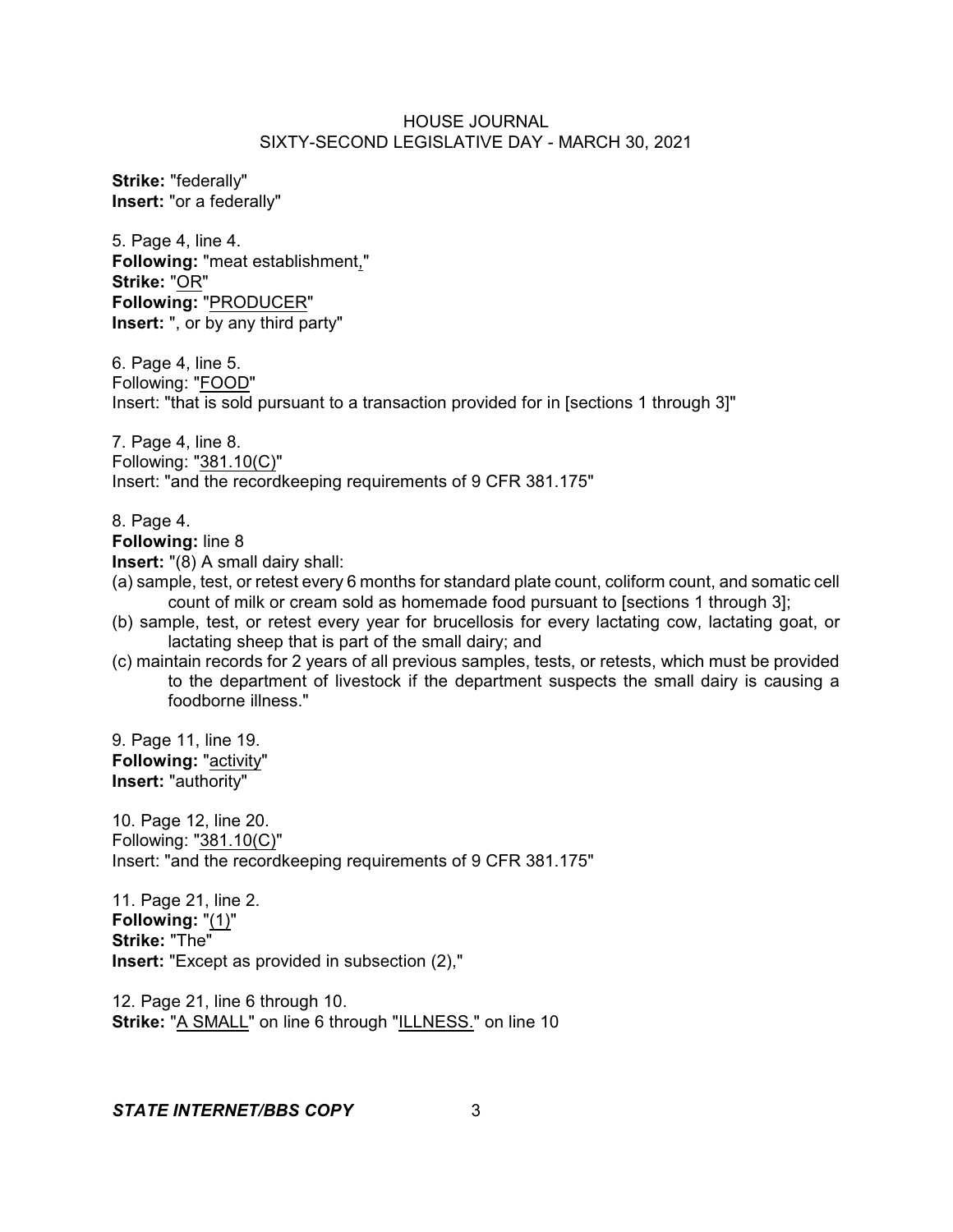**Insert:** "The department may not sample, test, or retest milk or cream sold as homemade food pursuant to [sections 1 through 3]."

And, as amended, be concurred in. Report adopted.

**NATURAL RESOURCES** (Gunderson, Chair): 3/29/2021 **SB 40**, be concurred in. Report adopted. **SB 136**, be concurred in. Report adopted. **SB 233**, be concurred in. Report adopted. **SB 249**, be concurred in. Report adopted. **SB 348**, be concurred in. Report adopted. **TAXATION** (Beard, Chair): 3/30/2021 **HB 162**, introduced bill, be amended as follows: 1. Title, line 5. **Following**: "TAX;" **Insert**: "PHASING IN THE EXEMPTION;" 2. Page 4, line 25. **Following**: "(xiv)" **Insert**: "social security benefits received or accrued while a resident of the state subject to 15-30- 2110(18);  $(xv)$ " **Renumber:** subsequent subsections 3. Page 5, line 4. **Strike**: "(18)(a)(xvi)" **Insert**: "(18)(a)(xvii)" 4. Page 5, line 8. **Strike**: "(18)(a)(xvi)" **Insert**: "(18)(a)(xvii)" 5. Page 5, line 14. **Following**: "or" **Insert**: "or" 6. Page 5, line 19 through line 20. **Strike**: "; or" on line 19 through "state" on line 20 7. Page 10, line 7. **Following**: "(u)" **Insert**: "subject to subsection (18),"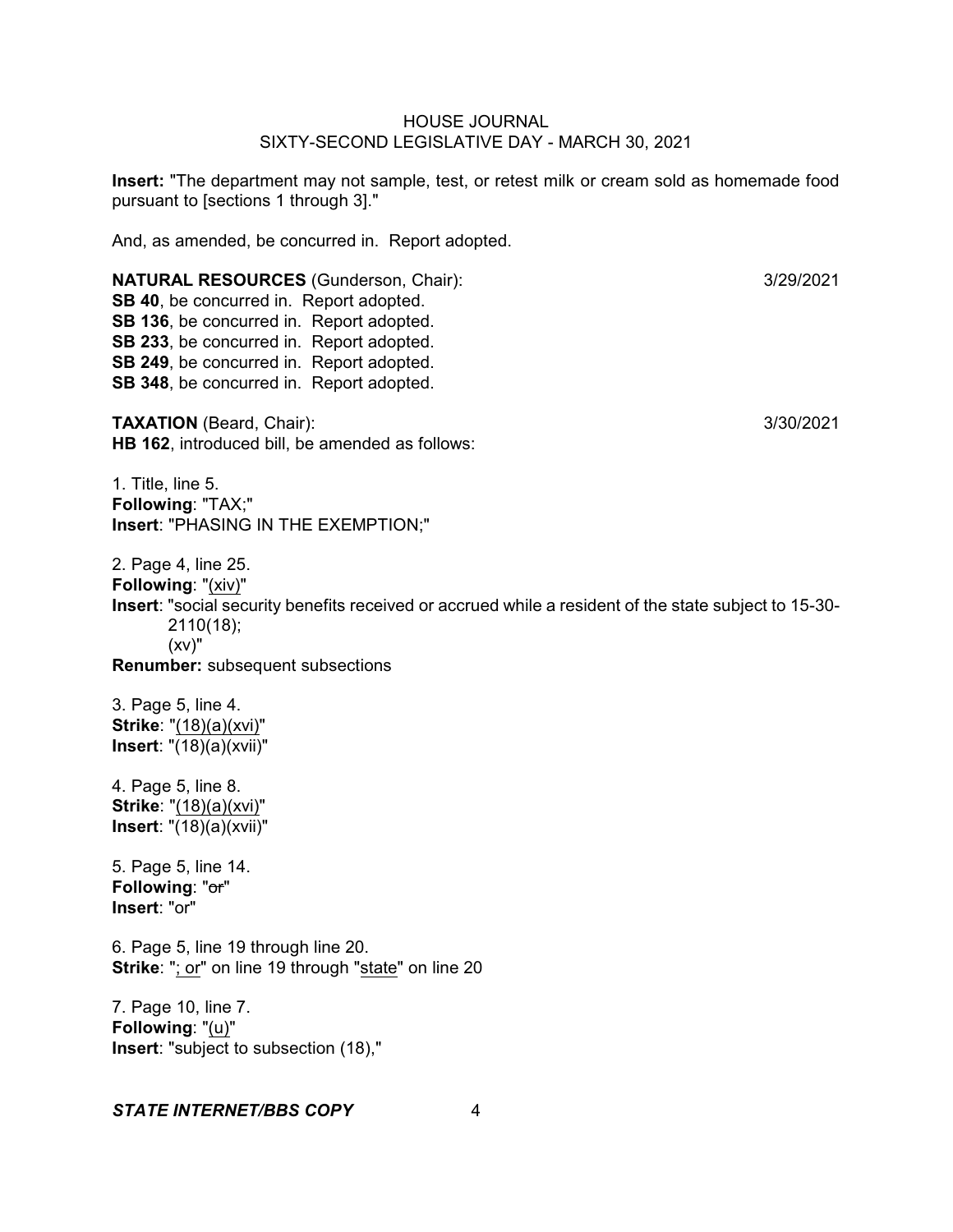8. Page 10, line 25. **Following**: "benefits or" **Insert**: "part of their social security benefits or"

9. Page 10, line 26. **Following**: "benefits or" **Insert**: "federal taxable social security benefits or"

**Following**: "subsection (2)(c)." **Insert**: "(18) The exemption provided for in subsection (2)(u) for social security benefits must be phased in as follows:

(a) 20% is exempt in tax year 2022;

10. Page 14, line 5.

(b) 40% is exempt in tax year 2023;

(c) 60% is exempt in tax year 2024;

(d) 80% is exempt in tax year 2025; and

(e) 100% is exempt in tax year 2026 and thereafter."

And, as amended, do pass. Report adopted.

#### **MESSAGES FROM THE SENATE**

**House bills** concurred in and returned to the House: 3/26/2021

**HB 49**, introduced by D. Bedey **HB 55**, introduced by D. Loge **HB 207**, introduced by N. Duram **HB 246**, introduced by M. Bertoglio **HB 252**, introduced by L. Jones **HB 259**, introduced by S. Vinton **HB 291**, introduced by M. Funk **HB 292**, introduced by G. Custer **HB 393**, introduced by J. Gillette **HB 543**, introduced by B. Phalen **HB 611**, introduced by R. Fitzgerald

**House bills** concurred in as amended and returned to the House for concurrence in Senate amendments:

3/26/2021

**HB 129**, introduced by D. Bedey **HB 179**, introduced by D. Bedey **HB 331**, introduced by C. Knudsen **HB 478**, introduced by D. Harvey **HB 496**, introduced by B. Mercer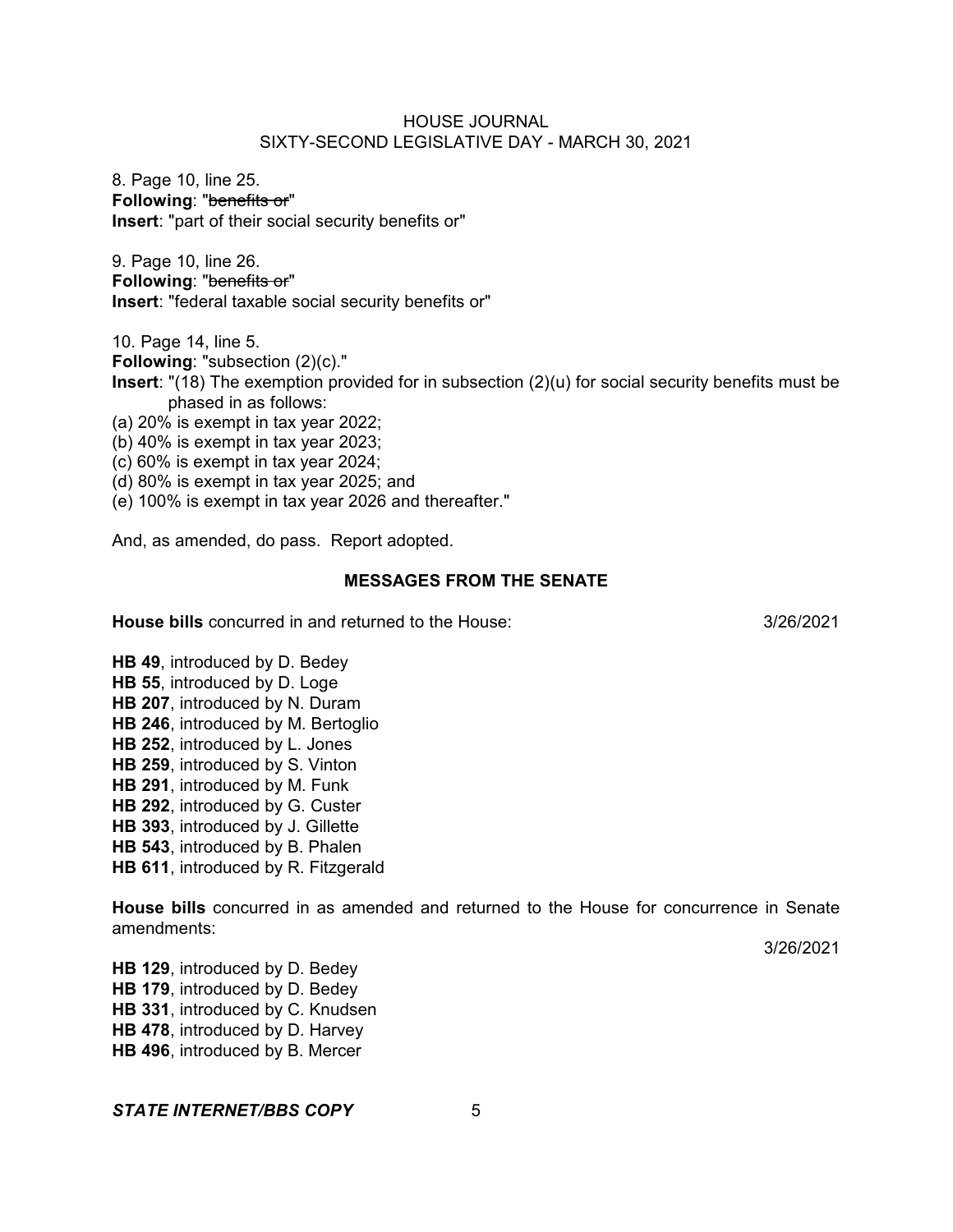**House amendments to Senate bill** concurred in: 3/26/2021

**SB 156**, introduced by B. Bennett

# **FIRST READING AND COMMITMENT OF BILLS**

The following House bills were introduced, read first time, and referred to committees:

**HB 708**, introduced by J. Kassmier, F. Anderson, B. Beard, M. Binkley, W. Curdy, J. Dooling, M. Funk, C. Knudsen, B. Ler, M. Malone, R. Marshall, W. McKamey, A. Olsen, F. Smith, K. Sullivan, K. Walsh, R. Whiteman Pena, referred to Agriculture. **HB 709**, introduced by M. Regier, J. Fuller, F. Garner, C. Glimm, K. Regier, referred to Judiciary. **HB 710**, introduced by A. Olsen, referred to Energy, Technology and Federal Relations. **HB 711**, introduced by M. Noland, F. Anderson, D. Bartel, M. Bertoglio, M. Binkley, L. Brewster, E. Buttrey, J. Carlson, N. Duram, P. Fielder, F. Fleming, J. Fuller, S. Galloway, W. Galt, J. Gillette, S. Gist, S. Greef, S. Gunderson, E. Hill, C. Hinkle, J. Hinkle, M. Hopkins, J. Kassmier, S. Kerns, C. Knudsen, R. Knudsen, D. Lenz, B. Ler, D. Loge, M. Malone, R. Marshall, B. Mitchell, T. Moore, F. Nave, J. Patelis, B. Phalen, J. Read, A. Regier, M. Regier, L. Reksten, V. Ricci, J. Schillinger, K. Seekins-Crowe, L. Sheldon-Galloway, D. Skees, M. Stromswold, J. Trebas, B. Tschida, B. Usher, S. Vinton, K. Zolnikov, M. Blasdel, J. Ellsworth, B. Gillespie, C. Glimm, G. Hertz, B. Hoven, B. Keenan, M. Lang, T. McGillvray, K. Regier, G. Vance, referred to Judiciary. **HB 712**, introduced by R. Whiteman Pena, A. Buckley, W. Curdy, G. Custer, D. Fern, T. France, J. Hamilton, D. Hawk, E. Kerr-Carpenter, T. Running Wolf, F. Smith, S. Stewart Peregoy, M. Weatherwax, K. Whitman, J. Small, referred to Transportation.

The following House joint resolution was introduced, read first time, and referred to committee:

**HJR 30**, introduced by L. Brewster, M. Bertoglio, G. Custer, D. Fern, F. Fleming, S. Galloway, S. Gist, S. Greef, S. Gunderson, D. Harvey, D. Hawk, E. Hill, M. Hopkins, S. Kerns, M. Noland, J. Schillinger, M. Thane, K. Whitman, K. Zolnikov, T. McGillvray, referred to Local Government.

# **THIRD READING OF BILLS**

The following bills having been read three several times, title and history agreed to, were disposed of in the following manner:

**HB 8** passed as follows:

Yeas: Abbott, Anderson, Bartel, Beard, Bedey, Berglee, Bertoglio, Binkley, Bishop, Brewster, Buckley, Buttrey, Caferro, Carlson, Curdy, Custer, Dooling, Dunwell, Duram, Farris-Olsen, Fern, Fielder, Fitzgerald, Fleming, France, Frazer, Fuller, Funk, Galloway, Garner, Gillette, Gist, Greef, Gunderson, Hamilton, Harvey, Hawk, Hayman, Hill, Hinkle C, Hinkle J, Holmlund, Hopkins, Jones, Karjala, Kassmier, Keane, Kelker, Keogh, Kerns, Kerr-Carpenter, Knudsen C, Knudsen R, Kortum, Lenz, Ler, Loge, Marler, Marshall, McKamey, Mercer, Mitchell, Moore, Nave, Noland, Novak, Olsen, Patelis, Phalen, Putnam, Read, Regier A, Regier M, Reksten, Ricci, Running Wolf, Schillinger,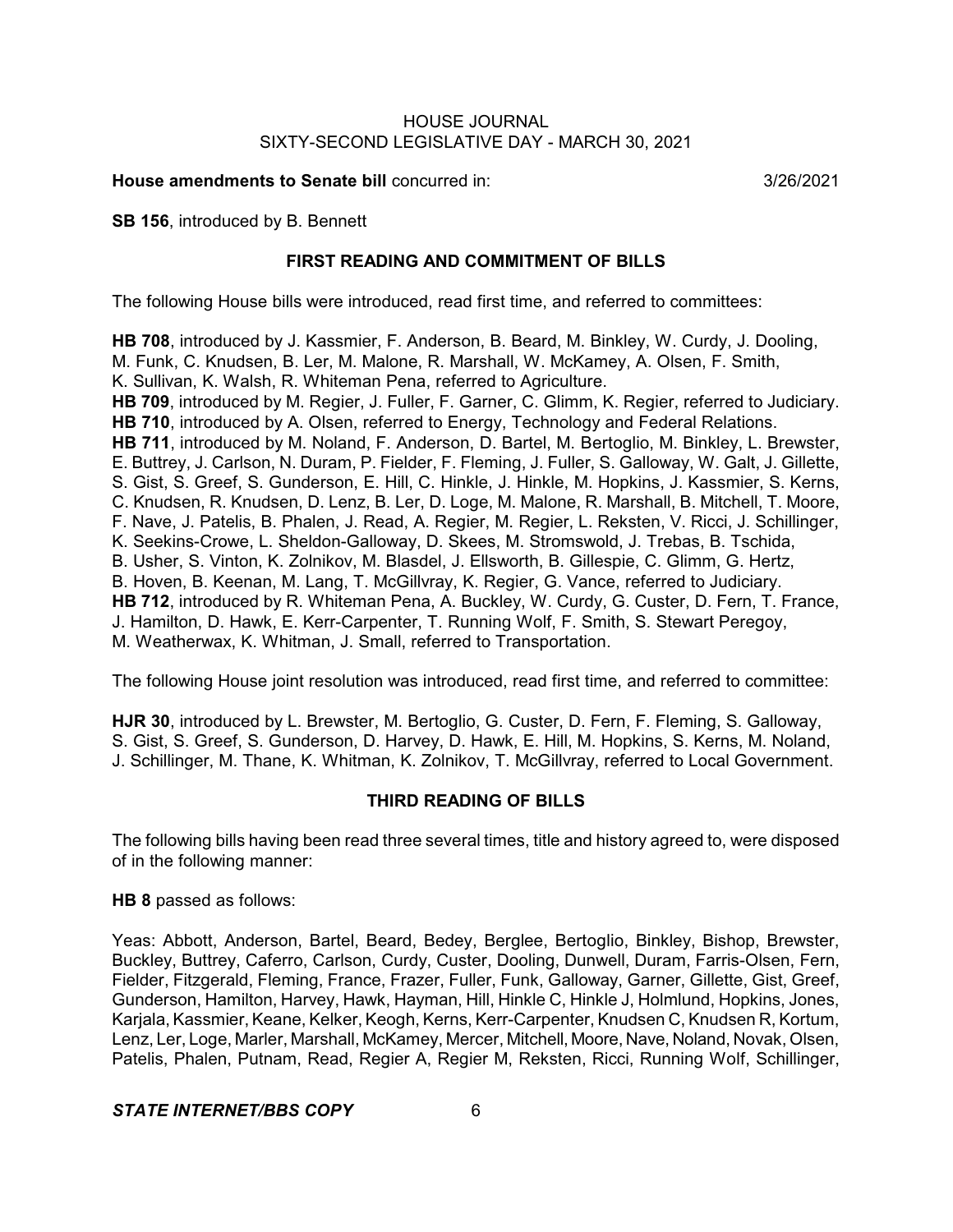Seekins-Crowe, Sheldon-Galloway, Skees, Smith, Stafman, Stewart Peregoy, Stromswold, Sullivan, Tenenbaum, Thane, Trebas, Tschida, Usher, Vinton, Walsh, Weatherwax, Welch, Whiteman Pena, Whitman, Windy Boy, Zolnikov, Mr. Speaker. Total 99

Nays: None. Total 0

Voted absentee: None.

Excused: None. Total 0

Absent or not voting: Malone. Total 1

**HB 34** passed as follows:

Yeas: Abbott, Anderson, Bartel, Beard, Bedey, Berglee, Bertoglio, Binkley, Bishop, Brewster, Buckley, Buttrey, Caferro, Carlson, Curdy, Custer, Dooling, Dunwell, Duram, Farris-Olsen, Fern, Fielder, Fitzgerald, Fleming, France, Frazer, Fuller, Funk, Galloway, Garner, Gillette, Gist, Greef, Gunderson, Hamilton, Harvey, Hawk, Hayman, Hill, Hinkle C, Hinkle J, Holmlund, Hopkins, Jones, Karjala, Kassmier, Keane, Kelker, Keogh, Kerns, Kerr-Carpenter, Knudsen C, Knudsen R, Kortum, Lenz, Ler, Loge, Malone, Marler, Marshall, McKamey, Mercer, Mitchell, Moore, Nave, Noland, Novak, Olsen, Patelis, Phalen, Putnam, Read, Regier A, Regier M, Reksten, Ricci, Running Wolf, Schillinger, Seekins-Crowe, Sheldon-Galloway, Skees, Smith, Stafman, Stewart Peregoy, Stromswold, Sullivan, Tenenbaum, Thane, Trebas, Tschida, Usher, Vinton, Walsh, Weatherwax, Welch, Whiteman Pena, Whitman, Windy Boy, Zolnikov, Mr. Speaker. Total 100

Nays: None. Total 0

Voted absentee: None.

Excused: None. Total 0

Absent or not voting: None. Total 0

**HB 47** passed as follows:

Yeas: Abbott, Anderson, Bartel, Beard, Bedey, Berglee, Bertoglio, Binkley, Bishop, Brewster, Buckley, Buttrey, Caferro, Carlson, Curdy, Custer, Dooling, Dunwell, Duram, Farris-Olsen, Fern,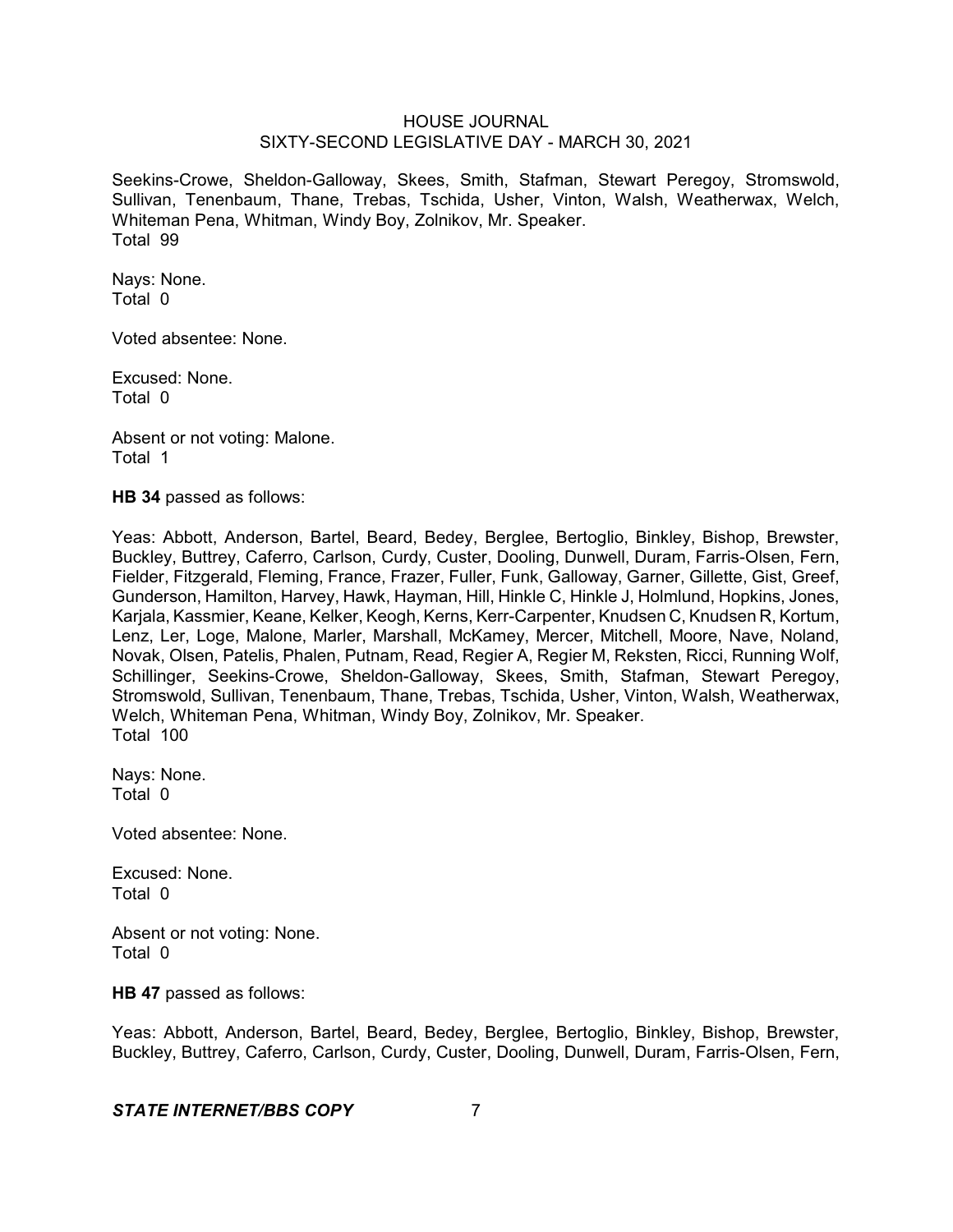Fielder, Fitzgerald, Fleming, France, Frazer, Fuller, Funk, Galloway, Garner, Gillette, Gist, Greef, Gunderson, Hamilton, Harvey, Hawk, Hayman, Hill, Hinkle C, Hinkle J, Holmlund, Hopkins, Jones, Karjala, Kassmier, Keane, Kelker, Keogh, Kerns, Kerr-Carpenter, Knudsen C, Knudsen R, Kortum, Lenz, Ler, Loge, Malone, Marler, Marshall, McKamey, Mercer, Mitchell, Moore, Nave, Noland, Novak, Patelis, Phalen, Putnam, Read, Regier A, Regier M, Reksten, Ricci, Running Wolf, Schillinger, Seekins-Crowe, Sheldon-Galloway, Skees, Smith, Stafman, Stewart Peregoy, Stromswold, Sullivan, Tenenbaum, Thane, Trebas, Tschida, Usher, Vinton, Walsh, Weatherwax, Welch, Whiteman Pena, Whitman, Windy Boy, Zolnikov, Mr. Speaker. Total 99

Nays: Olsen. Total 1

Voted absentee: None.

Excused: None. Total 0

Absent or not voting: None. Total 0

**HB 163** passed as follows:

Yeas: Abbott, Anderson, Bartel, Beard, Bedey, Berglee, Bertoglio, Binkley, Bishop, Brewster, Buckley, Buttrey, Caferro, Carlson, Curdy, Custer, Dooling, Dunwell, Duram, Farris-Olsen, Fern, Fielder, Fitzgerald, Fleming, France, Frazer, Fuller, Funk, Galloway, Garner, Gillette, Gist, Greef, Gunderson, Hamilton, Hawk, Hayman, Hill, Hinkle C, Hinkle J, Holmlund, Hopkins, Jones, Kassmier, Kelker, Keogh, Kerns, Kerr-Carpenter, Knudsen C, Knudsen R, Kortum, Lenz, Ler, Loge, Malone, Marler, Marshall, McKamey, Mercer, Mitchell, Moore, Nave, Noland, Novak, Patelis, Phalen, Putnam, Read, Regier A, Regier M, Reksten, Ricci, Running Wolf, Schillinger, Seekins-Crowe, Sheldon-Galloway, Skees, Smith, Stafman, Stewart Peregoy, Stromswold, Tenenbaum, Thane, Trebas, Tschida, Usher, Vinton, Walsh, Weatherwax, Welch, Whitman, Zolnikov, Mr. Speaker. Total 93

Nays: Harvey, Karjala, Keane, Olsen, Sullivan, Whiteman Pena, Windy Boy. Total 7

Voted absentee: None.

Excused: None. Total 0

Absent or not voting: None. Total 0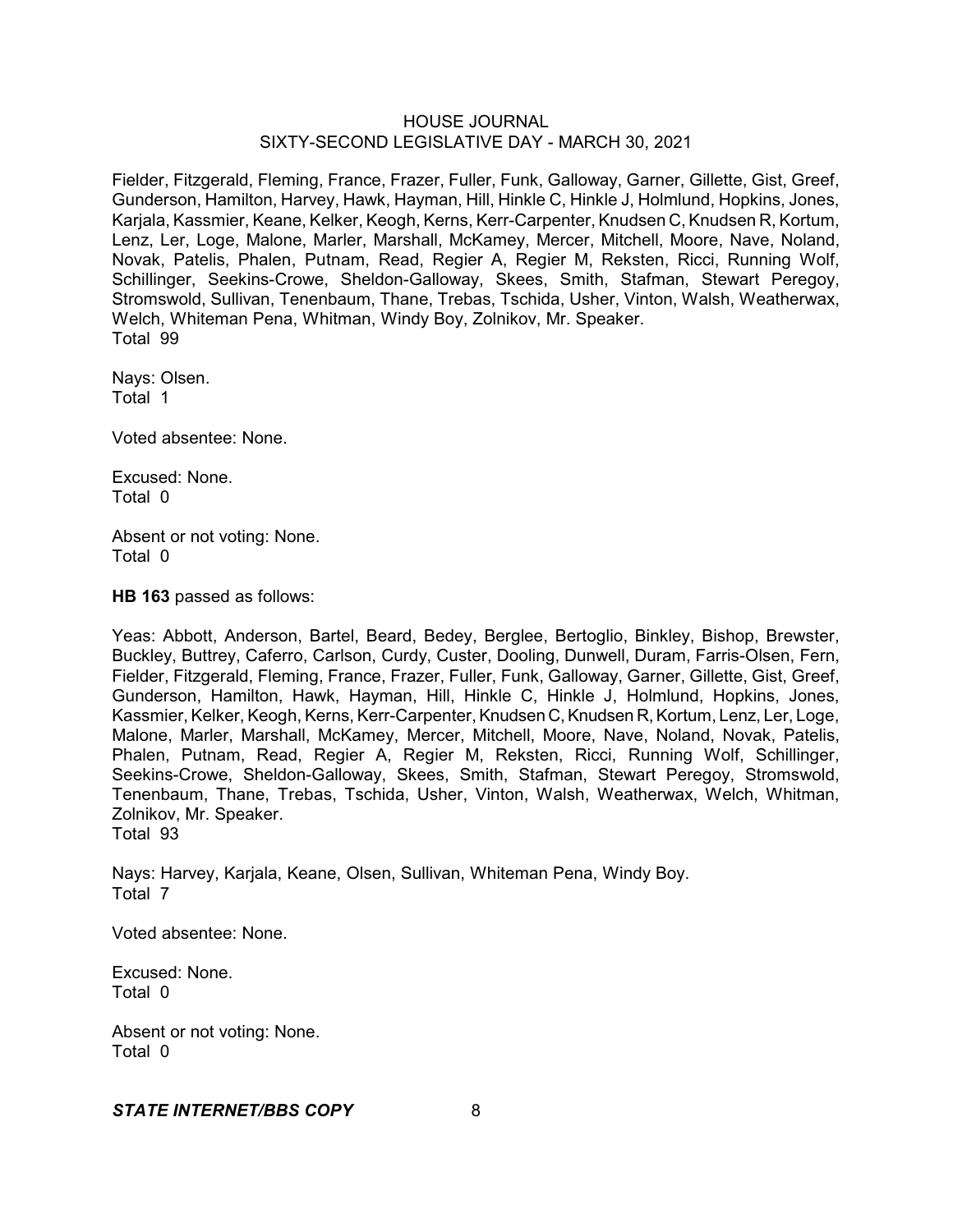**HB 176** passed as follows:

Yeas: Anderson, Bartel, Beard, Bedey, Berglee, Bertoglio, Binkley, Brewster, Buttrey, Carlson, Dooling, Duram, Fielder, Fitzgerald, Fleming, Frazer, Fuller, Galloway, Garner, Gillette,Gist, Greef, Gunderson, Hill, Hinkle C, Hinkle J, Holmlund, Hopkins, Jones, Kassmier, Kerns, Knudsen C, Knudsen R, Lenz, Ler, Loge, Malone, Marshall, McKamey, Mercer, Mitchell, Moore, Nave, Noland, Patelis, Phalen, Read, Regier A, Regier M, Reksten, Ricci, Schillinger, Seekins-Crowe, Sheldon-Galloway, Skees, Stromswold, Trebas, Tschida, Usher, Vinton, Walsh, Welch, Whitman, Zolnikov, Mr. Speaker.

Total 65

Nays: Abbott, Bishop, Buckley, Caferro, Curdy, Custer, Dunwell, Farris-Olsen, Fern, France, Funk, Hamilton, Harvey, Hawk, Hayman, Karjala, Keane, Kelker, Keogh, Kerr-Carpenter, Kortum, Marler, Novak, Olsen, Putnam, Running Wolf, Smith, Stafman, Stewart Peregoy, Sullivan, Tenenbaum, Thane, Weatherwax, Whiteman Pena, Windy Boy. Total 35

Voted absentee: None.

Excused: None. Total 0

Absent or not voting: None. Total 0

**HB 349** passed as follows:

Yeas: Anderson, Bartel, Beard, Bedey, Berglee, Bertoglio, Binkley, Brewster, Buttrey, Carlson, Custer, Dooling, Duram, Fielder, Fitzgerald, Fleming, Frazer, Fuller, Galloway, Garner, Gillette, Gist, Greef, Gunderson, Hill, Hinkle C, Hinkle J, Holmlund, Hopkins, Jones, Kassmier, Kerns, Knudsen C, Knudsen R, Lenz, Ler, Loge, Malone, Marshall, McKamey, Mercer, Mitchell, Moore, Nave, Noland, Patelis, Phalen, Putnam, Read, Regier A, Regier M, Reksten, Ricci, Schillinger, Seekins-Crowe, Sheldon-Galloway, Skees, Stromswold, Trebas, Tschida, Usher, Vinton, Walsh, Welch, Whitman, Windy Boy, Zolnikov, Mr. Speaker. Total 68

Nays: Abbott, Bishop, Buckley, Caferro, Curdy, Dunwell, Farris-Olsen, Fern, France, Funk, Hamilton, Harvey, Hawk, Hayman, Karjala, Keane, Kelker, Keogh, Kerr-Carpenter, Kortum, Marler, Novak, Olsen, Running Wolf, Smith, Stafman, Stewart Peregoy, Sullivan, Tenenbaum, Thane, Weatherwax, Whiteman Pena. Total 32

Voted absentee: None.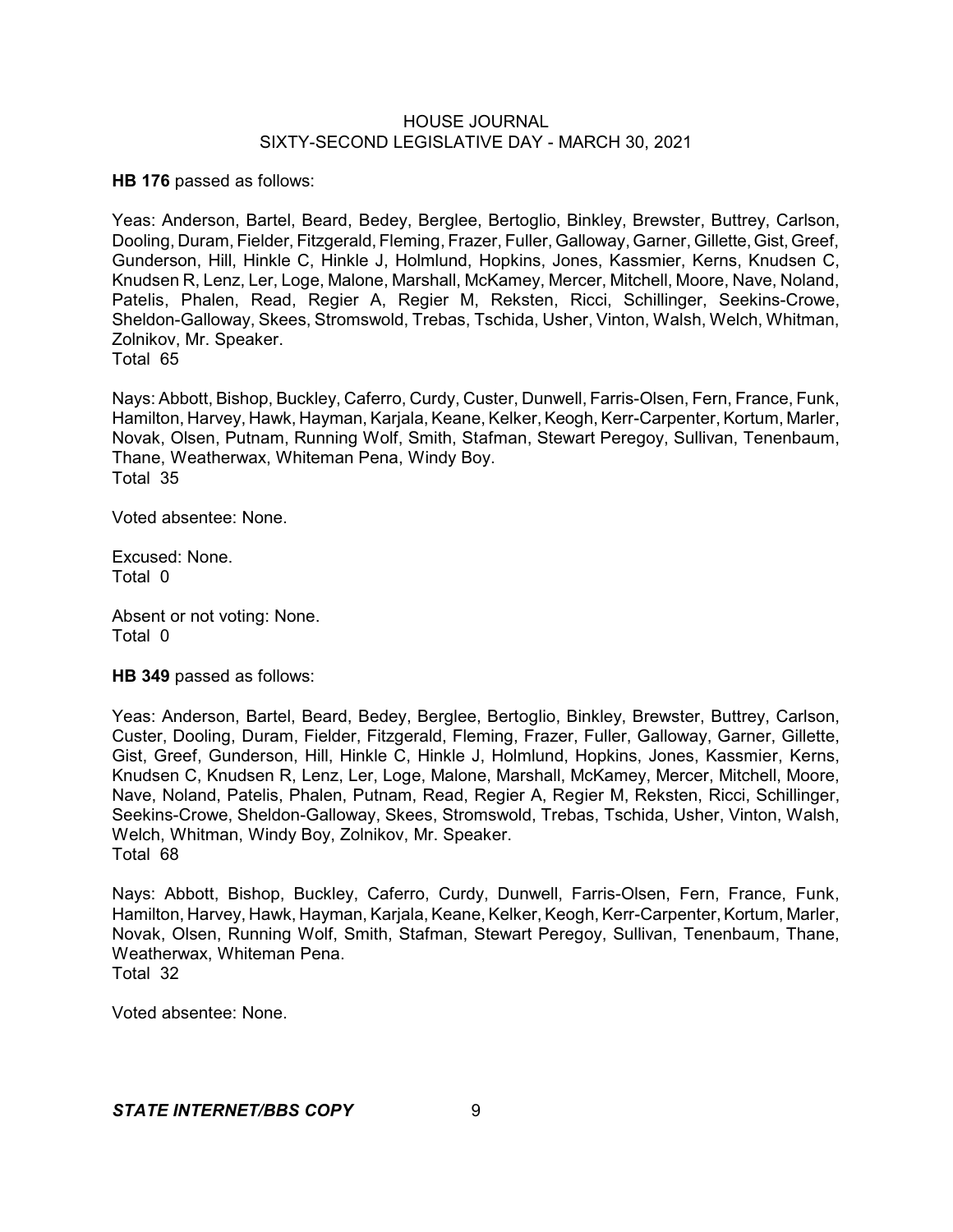Excused: None. Total 0

Absent or not voting: None. Total 0

**HB 379** passed as follows:

Yeas: Anderson, Bartel, Beard, Bedey, Berglee, Bertoglio, Binkley, Brewster, Buttrey, Carlson, Custer, Dooling, Duram, Fielder, Fitzgerald, Fleming, Frazer, Fuller, Galloway, Garner, Gillette, Gist, Greef, Gunderson, Hill, Hinkle C, Hinkle J, Holmlund, Hopkins, Jones, Kassmier, Kerns, Knudsen C, Knudsen R, Lenz, Ler, Loge, Malone, Marshall, McKamey, Mercer, Mitchell, Moore, Nave, Noland, Patelis, Phalen, Read, Regier A, Regier M, Reksten, Ricci, Schillinger, Seekins-Crowe, Sheldon-Galloway, Skees, Stromswold, Trebas, Tschida, Usher, Vinton, Walsh, Welch, Whitman, Zolnikov, Mr. Speaker. Total 66

Nays: Abbott, Bishop, Buckley, Caferro, Curdy, Dunwell, Farris-Olsen, Fern, France, Funk, Hamilton, Harvey, Hawk, Hayman, Karjala, Keane, Kelker, Keogh, Kerr-Carpenter, Kortum, Marler, Novak, Olsen, Putnam, Running Wolf, Smith, Stafman, Stewart Peregoy, Sullivan, Tenenbaum, Thane, Weatherwax, Whiteman Pena, Windy Boy. Total 34

Voted absentee: None.

Excused: None. Total 0

Absent or not voting: None. Total 0

**SB 248** passed as follows:

Yeas: Abbott, Anderson, Bartel, Beard, Bedey, Berglee, Bertoglio, Binkley, Bishop, Brewster, Buckley, Caferro, Carlson, Curdy, Custer, Dooling, Dunwell, Duram, Farris-Olsen, Fern, Fielder, Fitzgerald, Fleming, France, Frazer, Fuller, Funk, Galloway, Garner, Gillette, Gist, Greef, Gunderson, Hamilton, Harvey, Hawk, Hayman, Hill, Hinkle C, Hinkle J, Holmlund, Hopkins, Jones, Karjala, Kassmier, Keane, Kelker, Keogh, Kerns, Kerr-Carpenter, Knudsen C, Knudsen R, Kortum, Ler, Loge, Malone, Marler, Marshall, McKamey, Mercer, Mitchell, Noland, Novak, Patelis, Phalen, Putnam, Read, Regier A, Regier M, Reksten, Ricci, Running Wolf, Schillinger, Seekins-Crowe, Sheldon-Galloway, Skees, Smith, Stafman, Stewart Peregoy, Stromswold, Sullivan, Tenenbaum, Thane, Trebas, Usher, Vinton, Walsh, Weatherwax, Welch, Whiteman Pena, Whitman, Windy Boy, Zolnikov, Mr. Speaker. Total 94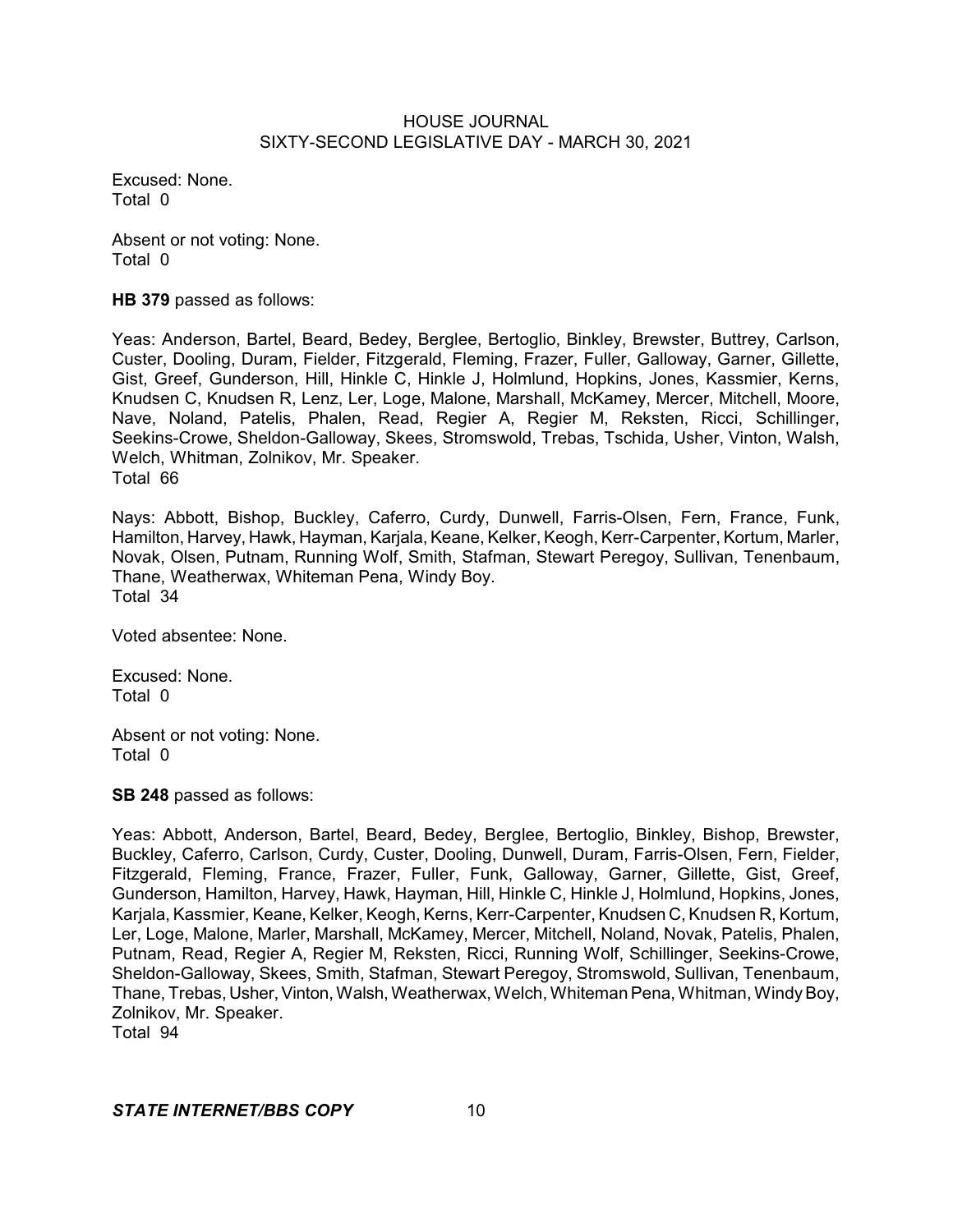Nays: Buttrey, Lenz, Moore, Nave, Tschida. Total 5

Voted absentee: None.

Excused: None. Total 0

Absent or not voting: Olsen. Total 1

**SB 354** passed as follows:

Yeas: Anderson, Bartel, Beard, Bedey, Berglee, Bertoglio, Binkley, Brewster, Buttrey, Carlson, Dooling, Duram, Fielder, Fitzgerald, Fleming, Frazer, Fuller, Galloway, Garner, Gillette, Gist, Gunderson, Hill, Hinkle C, Hinkle J, Holmlund, Hopkins, Jones, Kassmier, Kerns, Knudsen C, Knudsen R, Lenz, Ler, Loge, Malone, Marshall, McKamey, Mercer, Mitchell, Moore, Nave, Noland, Patelis, Phalen, Read, Regier A, Regier M, Reksten, Ricci, Schillinger, Seekins-Crowe, Sheldon-Galloway, Skees, Stromswold, Trebas, Tschida, Usher, Vinton, Welch, Zolnikov, Mr. Speaker.

Total 62

Nays: Abbott, Bishop, Buckley, Caferro, Curdy, Custer, Dunwell, Farris-Olsen, Fern, France, Funk, Greef, Hamilton, Harvey, Hawk, Hayman, Karjala, Keane, Kelker, Keogh, Kerr-Carpenter, Kortum, Marler, Novak, Olsen, Putnam, Running Wolf, Smith, Stafman, Stewart Peregoy, Sullivan, Tenenbaum, Thane, Walsh, Weatherwax, Whiteman Pena, Whitman, Windy Boy. Total 38

Voted absentee: None.

Excused: None. Total 0

Absent or not voting: None. Total 0

# **SECOND READING OF BILLS (COMMITTEE OF THE WHOLE)**

Majority Leader Vinton moved the House resolve itself into a Committee of the Whole for consideration of business on second reading. Motion carried. Representative C. Knudsen in the chair.

Mr. Speaker: We, your Committee of the Whole, having had under consideration business on second reading, recommend as follows: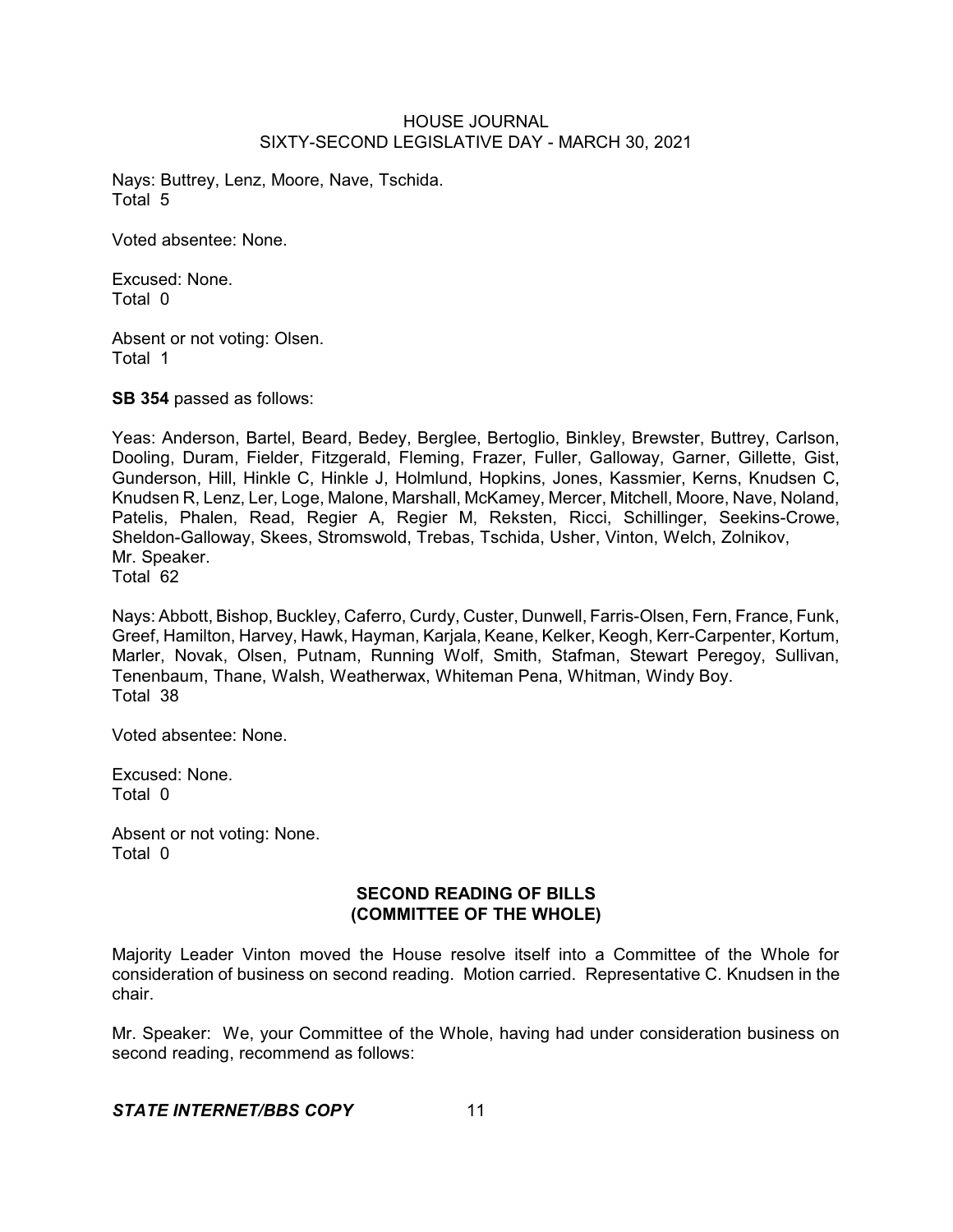**HB 632** - Representative Garner moved **HB 632** do pass.

**HB 632** - Representative Garner moved **HB 632**, second reading copy, be amended as follows:

1. Page 16, line 22 through line 24. **Strike:** section 25 in its entirety **Renumber:** subsequent sections

Amendment adopted as follows:

Yeas: Abbott, Anderson, Bartel, Beard, Bedey, Berglee, Bertoglio, Binkley, Bishop, Brewster, Buckley, Buttrey, Caferro, Carlson, Curdy, Custer, Dooling, Dunwell, Duram, Farris-Olsen, Fern, Fielder, Fitzgerald, Fleming, France, Frazer, Fuller, Funk, Galloway, Garner, Gillette, Gist, Greef, Gunderson, Hamilton, Harvey, Hawk, Hayman, Hill, Hinkle C, Hinkle J, Holmlund, Hopkins, Jones, Karjala, Kassmier, Keane, Kelker, Keogh, Kerns, Kerr-Carpenter, Knudsen C, Knudsen R, Kortum, Lenz, Ler, Loge, Malone, Marler, Marshall, McKamey, Mercer, Mitchell, Moore, Nave, Noland, Novak, Olsen, Patelis, Phalen, Putnam, Read, Regier A, Regier M, Reksten, Ricci, Running Wolf, Schillinger, Seekins-Crowe, Sheldon-Galloway, Skees, Smith, Stafman, Stewart Peregoy, Stromswold, Sullivan, Tenenbaum, Thane, Trebas, Tschida, Usher, Vinton, Walsh, Weatherwax, Welch, Whiteman Pena, Whitman, Windy Boy, Zolnikov, Mr. Speaker. Total 100

Nays: None. Total 0

Voted absentee: None.

Excused: None. Total 0

Absent or not voting: None. Total 0

**HB 632** - Representative Schillinger moved **HB 632**, second reading copy, be further amended as follows:

1. Title, line 13. **Following:** "PROJECTS;" **Insert:** "PROVIDING GRANTS TO REGIONAL WATER AUTHORITIES;"

2. Page 3.

**Following:** line 26

**Insert:** "NEW SECTION. **Section 4. Grants to regional water authorities -- matching funds - uses.** (1) Of the appropriation made in [section 2] of coronavirus state fiscal recovery funds, \$10 million is allocated to the department of natural resources and conservation to provide each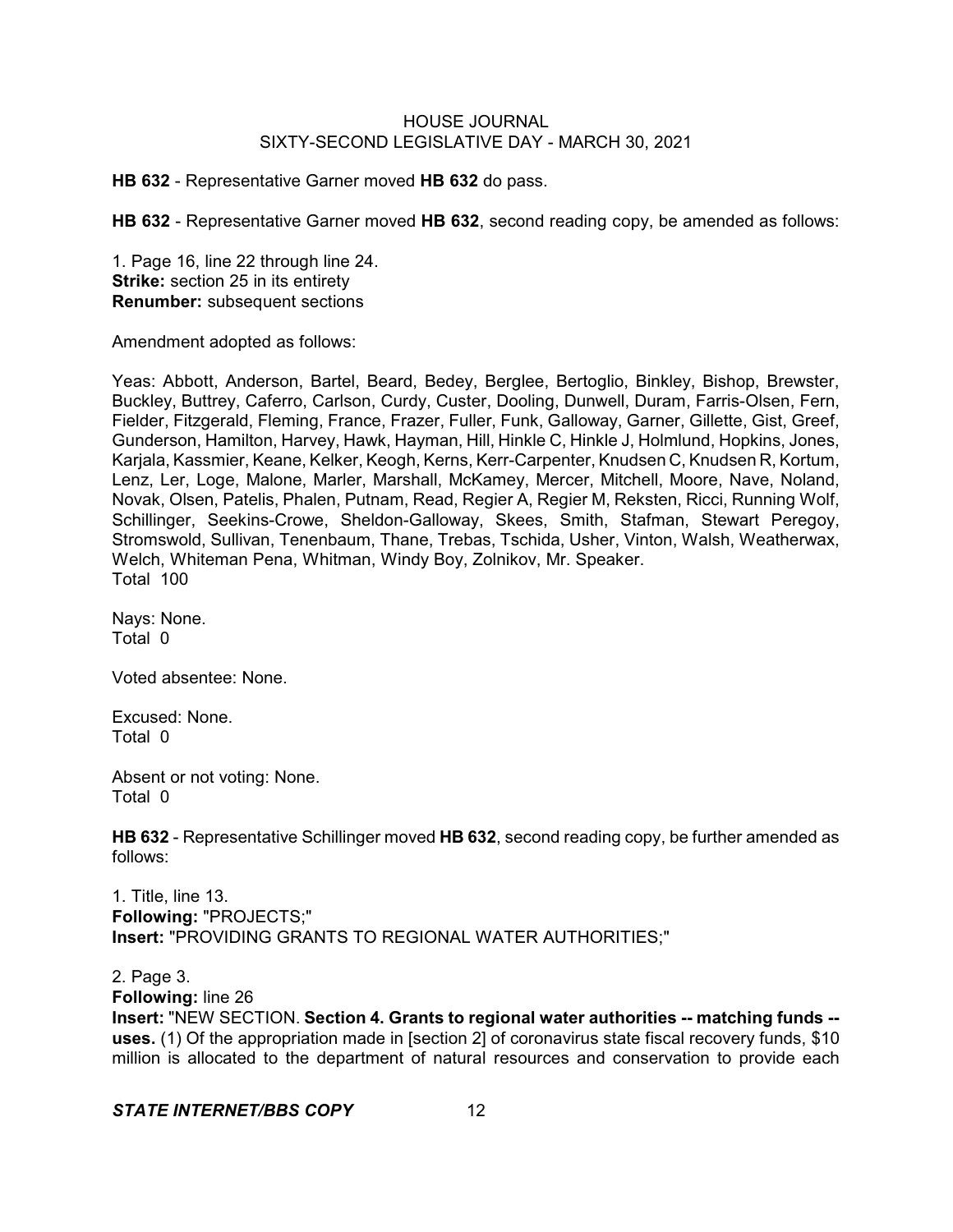regional water authority a grant of \$2.5 million.

(2) For a grant under this section, a regional water authority must provide one-to-one matching funds to be comprised of loans secured by coal severance tax bonds made pursuant to House Bill No. 8.

(3) The regional water authority must use grant funds and loans secured by bonds to serve as matching funds for federal grants."

**Renumber:** subsequent sections

3. Page 5, line 12. **Strike:** "6" **Insert:** "7"

4. Page 6, line 25. **Strike:** "9" **Insert:** "10"

5. Page 21, line 22. **Strike:** "15" **Insert:** "16"

6. Page 21, line 24. **Strike:** "**15**" **Insert:** "**16**"

Amendment adopted as follows:

Yeas: Abbott, Anderson, Bartel, Beard, Bedey, Berglee, Bertoglio, Binkley, Bishop, Brewster, Buckley, Buttrey, Caferro, Carlson, Curdy, Custer, Dooling, Dunwell, Duram, Farris-Olsen, Fern, Fielder, Fitzgerald, Fleming, France, Frazer, Fuller, Funk, Galloway, Garner, Gillette, Gist, Greef, Gunderson, Hamilton, Harvey, Hawk, Hayman, Hill, Hinkle C, Hinkle J, Holmlund, Hopkins, Jones, Karjala, Kassmier, Keane, Kelker, Keogh, Kerns, Kerr-Carpenter, Knudsen C, Knudsen R, Kortum, Lenz, Ler, Loge, Malone, Marler, Marshall, McKamey, Mercer, Mitchell, Moore, Nave, Noland, Novak, Olsen, Patelis, Phalen, Putnam, Read, Regier A, Regier M, Reksten, Ricci, Running Wolf, Schillinger, Seekins-Crowe, Sheldon-Galloway, Skees, Smith, Stafman, Stewart Peregoy, Stromswold, Sullivan, Tenenbaum, Thane, Trebas, Tschida, Usher, Vinton, Walsh, Weatherwax, Welch, Whiteman Pena, Whitman, Windy Boy, Zolnikov, Mr. Speaker. Total 100

Nays: None. Total 0

Voted absentee: None.

Excused: None. Total 0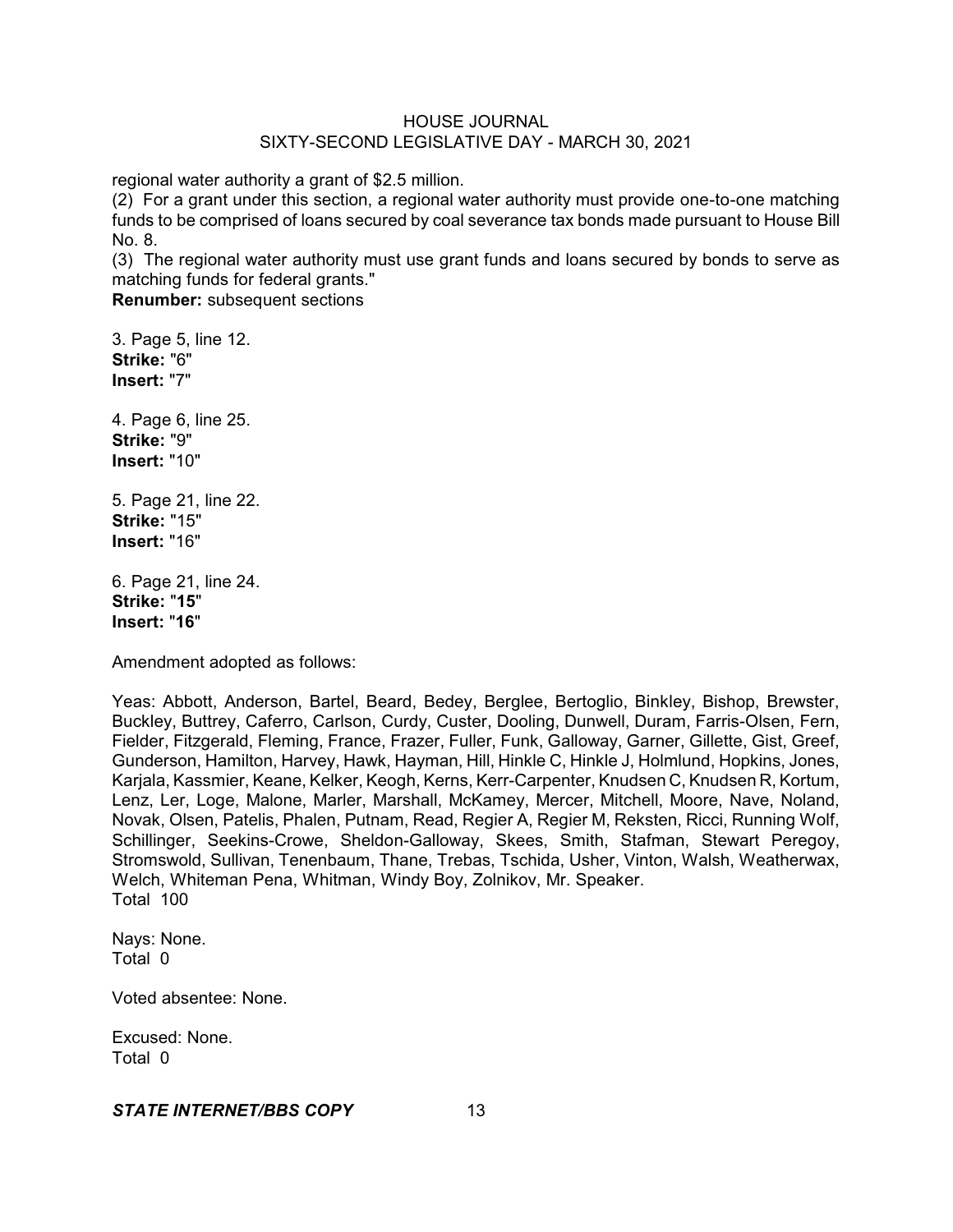Absent or not voting: None. Total 0

**HB 632** - Representative Bartel moved **HB 632**, second reading copy, be further amended as follows:

1. Title, line 13.

**Following:** "WASTEWATER PROJECTS;"

**Insert:** "PROVIDING MINIMUM ALLOCATION GRANTS TO LOCAL GOVERNMENTS FOR QUALIFYING PROJECTS;

2. Page 3.

**Following:** line 26

**Insert:** "NEW SECTION. **Section 4. Minimum allocation grants to local governments.** (1) The amount of \$150 million of the coronavirus local fiscal recovery funds appropriated in [section 2] must be used to provide minimum allocation grants to local governments for infrastructure projects. (2) The amount a local government is eligible to receive in grants under this section is in the same proportion and using the same ratios provided for in  $15-70-101(2)(b)$ ,  $(2)(c)$ , and  $(3)$ .

(3) (a) To receive a grant under this section, a local government shall submit an application for a qualifying infrastructure project and pledge matching funds.

(b) A qualifying project is a project that complies with the uses authorized for the coronavirus state fiscal recovery funds.

(c) The local government shall pledge the greater of:

(i) one-to-one matching funds; or

(ii) 25% of the amount that the local government received in coronavirus local fiscal recovery funds provided for in the American Rescue Plan Act.

(d) A local government may use coronavirus local fiscal recovery funds as matching funds.

(4) Grant funds not claimed by January 1, 2023, are transferred to the competitive grant program administered by the appropriate agency for distribution through the competitive grant program." **Renumber:** subsequent sections

3. Page 5, line 12. **Strike:** "6" **Insert:** "7"

4. Page 6, line 25. **Strike:** "9" **Insert:** "10"

5. Page 21, line 22. **Strike:** "15" **Insert:** "16"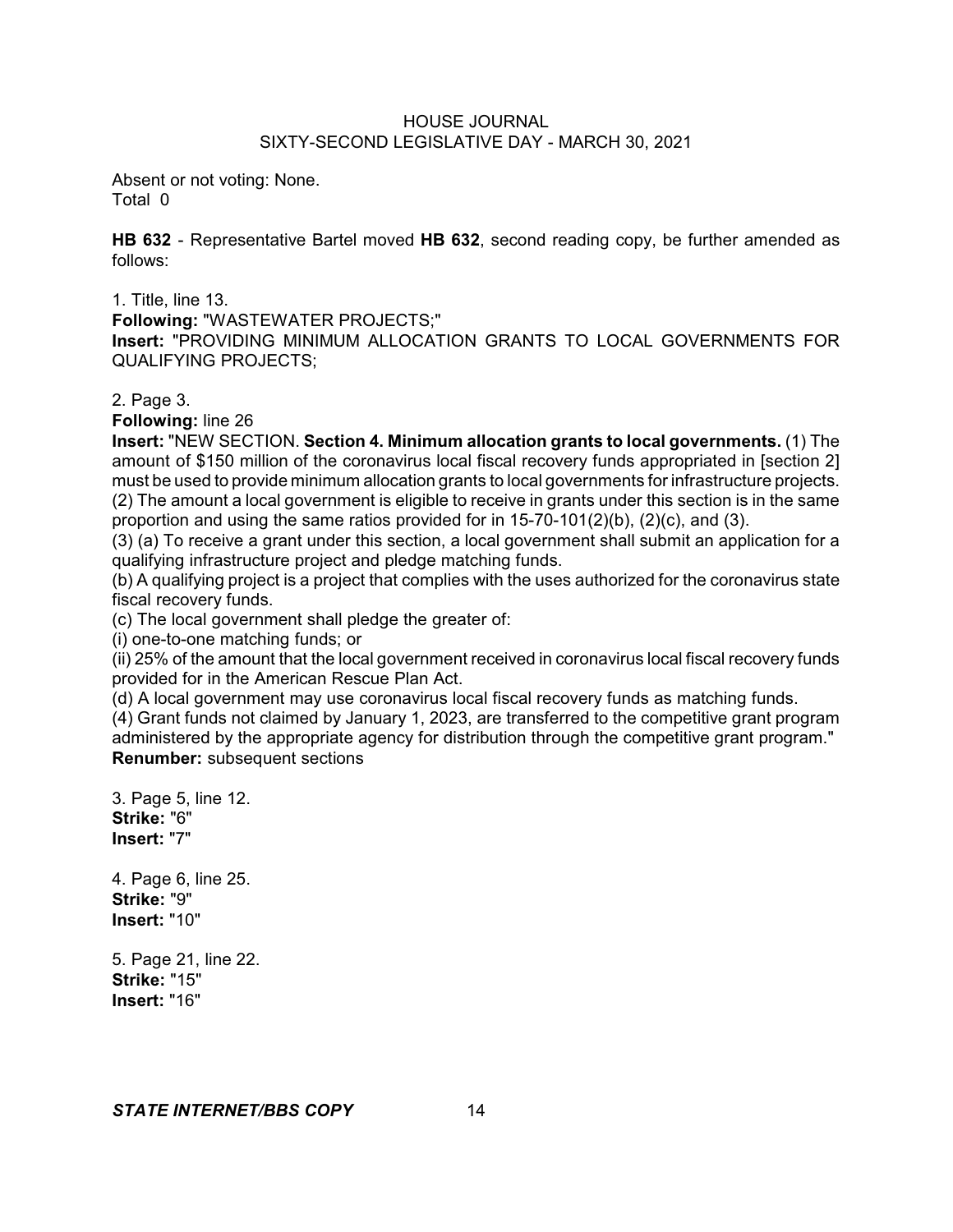6. Page 21, line 24. **Strike:** "**15**" **Insert:** "**16**"

Amendment adopted as follows:

Yeas: Anderson, Bartel, Beard, Bedey, Berglee, Bertoglio, Binkley, Brewster, Buttrey, Carlson, Custer, Dooling, Duram, Fielder, Fitzgerald, Fleming, France, Frazer, Fuller, Galloway, Garner, Gillette, Gist, Greef, Gunderson, Hill, Hinkle C, Hinkle J, Holmlund, Hopkins, Jones, Kassmier, Kerns, Knudsen C, Knudsen R, Lenz, Ler, Loge, Malone, Marshall, McKamey, Mercer, Mitchell, Moore, Noland, Novak, Patelis, Phalen, Putnam, Read, Regier A, Regier M, Reksten, Ricci, Running Wolf, Schillinger, Seekins-Crowe, Sheldon-Galloway, Skees, Stromswold, Thane, Trebas, Tschida, Usher, Vinton, Walsh, Welch, Whitman, Zolnikov, Mr. Speaker. Total 70

Nays: Abbott, Bishop, Buckley, Caferro, Curdy, Dunwell, Farris-Olsen, Fern, Funk, Hamilton, Harvey, Hawk, Hayman, Karjala, Keane, Kelker, Keogh, Kerr-Carpenter, Kortum, Marler, Nave, Olsen, Smith, Stafman, Stewart Peregoy, Sullivan, Tenenbaum, Weatherwax, Whiteman Pena, Windy Boy. Total 30

Voted absentee: None.

Excused: None. Total 0

Absent or not voting: None. Total 0

**HB 632** - Representative Mercer moved **HB 632**, second reading copy, be further amended as follows:

1. Page 7. **Following:** line 2 **Insert:** "(3) The advisory commission shall provide oversight and recommendations on funds appropriated pursuant to [section 11 through 14]." **Renumber:** subsequent subsection

2. Page 7, line 28 through page 8, line 1. **Strike:** subsection (4) in its entirety **Renumber:** subsequent subsection

3. Page 8, line 5. **Following:** "**Initiative**" **Strike:** "insert"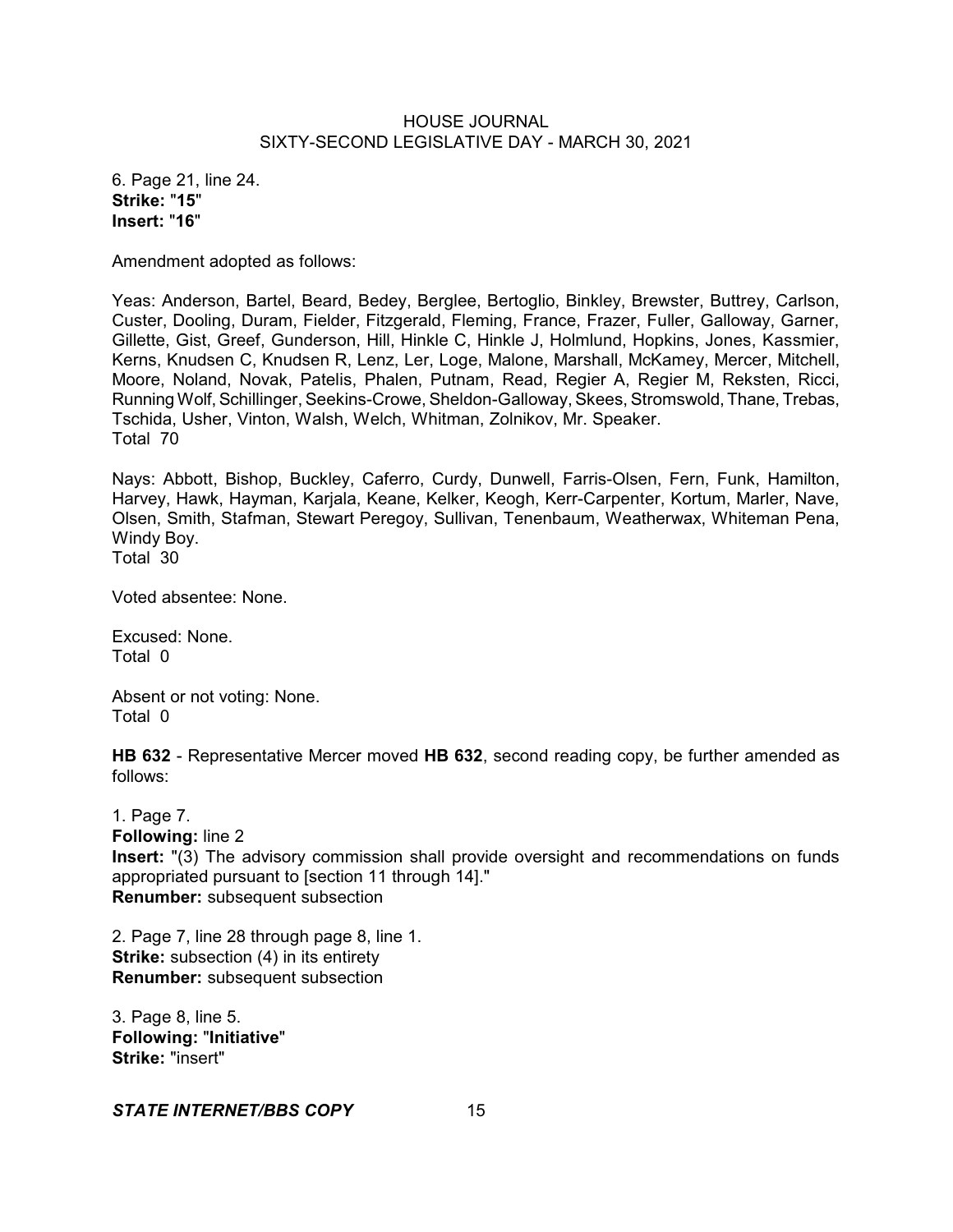Amendment adopted as follows:

Yeas: Abbott, Anderson, Bartel, Beard, Bedey, Berglee, Bertoglio, Binkley, Bishop, Brewster, Buckley, Buttrey, Caferro, Carlson, Curdy, Custer, Dooling, Dunwell, Duram, Farris-Olsen, Fern, Fielder, Fitzgerald, Fleming, France, Frazer, Fuller, Funk, Galloway, Garner, Gillette, Gist, Greef, Gunderson, Hamilton, Harvey, Hawk, Hayman, Hill, Hinkle C, Hinkle J, Holmlund, Hopkins, Jones, Karjala, Kassmier, Keane, Kelker, Keogh, Kerns, Kerr-Carpenter, Knudsen C, Knudsen R, Kortum, Lenz, Ler, Loge, Malone, Marler, Marshall, McKamey, Mercer, Mitchell, Moore, Nave, Noland, Novak, Olsen, Patelis, Phalen, Putnam, Read, Regier A, Regier M, Reksten, Ricci, Running Wolf, Schillinger, Seekins-Crowe, Sheldon-Galloway, Skees, Smith, Stafman, Stewart Peregoy, Stromswold, Sullivan, Tenenbaum, Thane, Trebas, Tschida, Usher, Vinton, Walsh, Weatherwax, Welch, Whiteman Pena, Whitman, Windy Boy, Zolnikov, Mr. Speaker. Total 100

Nays: None. Total 0

Voted absentee: None.

Excused: None. Total 0

Absent or not voting: None. Total 0

**HB 632** - Representative Mercer moved **HB 632**, second reading copy, be further amended as follows:

1. Title, line 9. **Following:** "ECONOMIC" **Insert:** "TRANSFORMATION AND

2. Title, line 14. **Following:** "ECONOMIC" **Insert:** "TRANSFORMATION AND

3. Page 4, line 3. **Following:** "economic" **Insert:** "transformation and"

4. Page 6, line 1. **Following**: "Economic" **Insert**: "transformation and" **Following**: "stabilization" **Insert**: "advisory"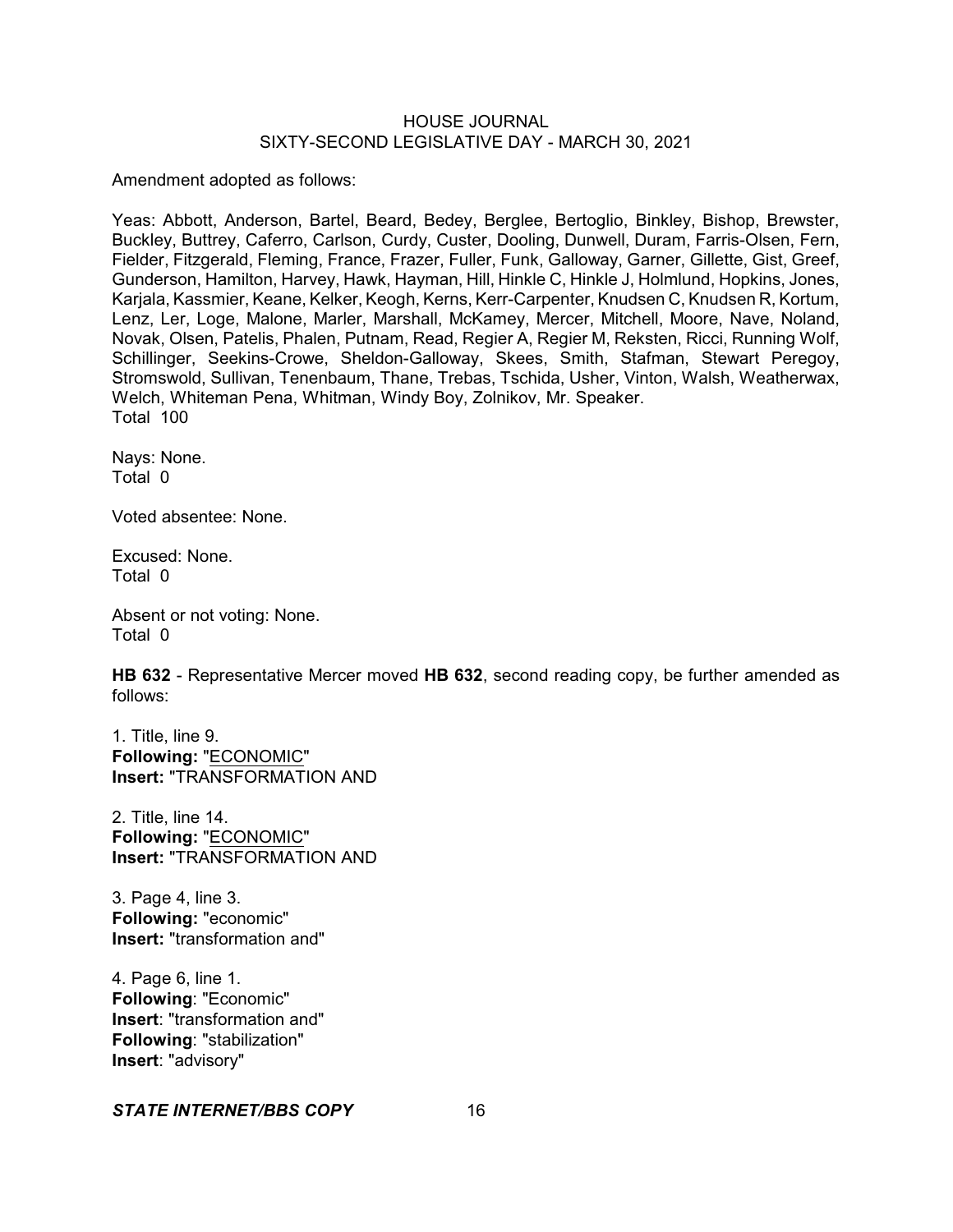5. Page 6, line 2. **Following:** "economic" **Insert:** "transformation and"

6. Page 6, line 9. **Following:** "economic" **Insert:** "transformation and"

7. Page 6.

**Following:** line 13

**Insert:** "(5) The economic transformation and stabilization advisory commission shall require applicants to disclose whether they received money administered by the state from the Coronavirus Aid, Relief, and Economic Security Act of 2020 (CARES Act) or the Coronavirus Response and Relief Supplemental Appropriations Act of 2020 (CRRSA) and, if so, the amount received and the basis and purpose of the award. In making its recommendations, the advisory commission shall take into account the fact that the applicant has already benefited from federal assistance provided in response to COVID-19, but a previous CARES Act or CRRSA award may not preclude consideration of an application."

8. Page 6, line 15. **Following**: "economic" **Insert**: "transformation and"

9. Page 6, line 18. **Following:** "economic" **Insert:** "transformation and"

10. Page 6, line 26. **Following:** "commission" **Insert:** "established in [section 8]"

11. Page 7, line 28. **Strike:** "economic stabilization" **Insert:** "advisory" **Following:** "commission" **Insert:** "established in [section 8]"

Amendment adopted as follows:

Yeas: Abbott, Anderson, Bartel, Beard, Bedey, Berglee, Bertoglio, Binkley, Bishop, Brewster, Buckley, Buttrey, Caferro, Carlson, Curdy, Custer, Dooling, Dunwell, Duram, Farris-Olsen, Fern, Fielder, Fitzgerald, Fleming, France, Frazer, Fuller, Funk, Galloway, Garner, Gillette, Gist, Greef, Gunderson, Hamilton, Harvey, Hawk, Hayman, Hill, Hinkle C, Hinkle J, Holmlund, Hopkins, Jones, Karjala, Kassmier, Keane, Kelker, Keogh, Kerns, Kerr-Carpenter, Knudsen C, Knudsen R, Kortum,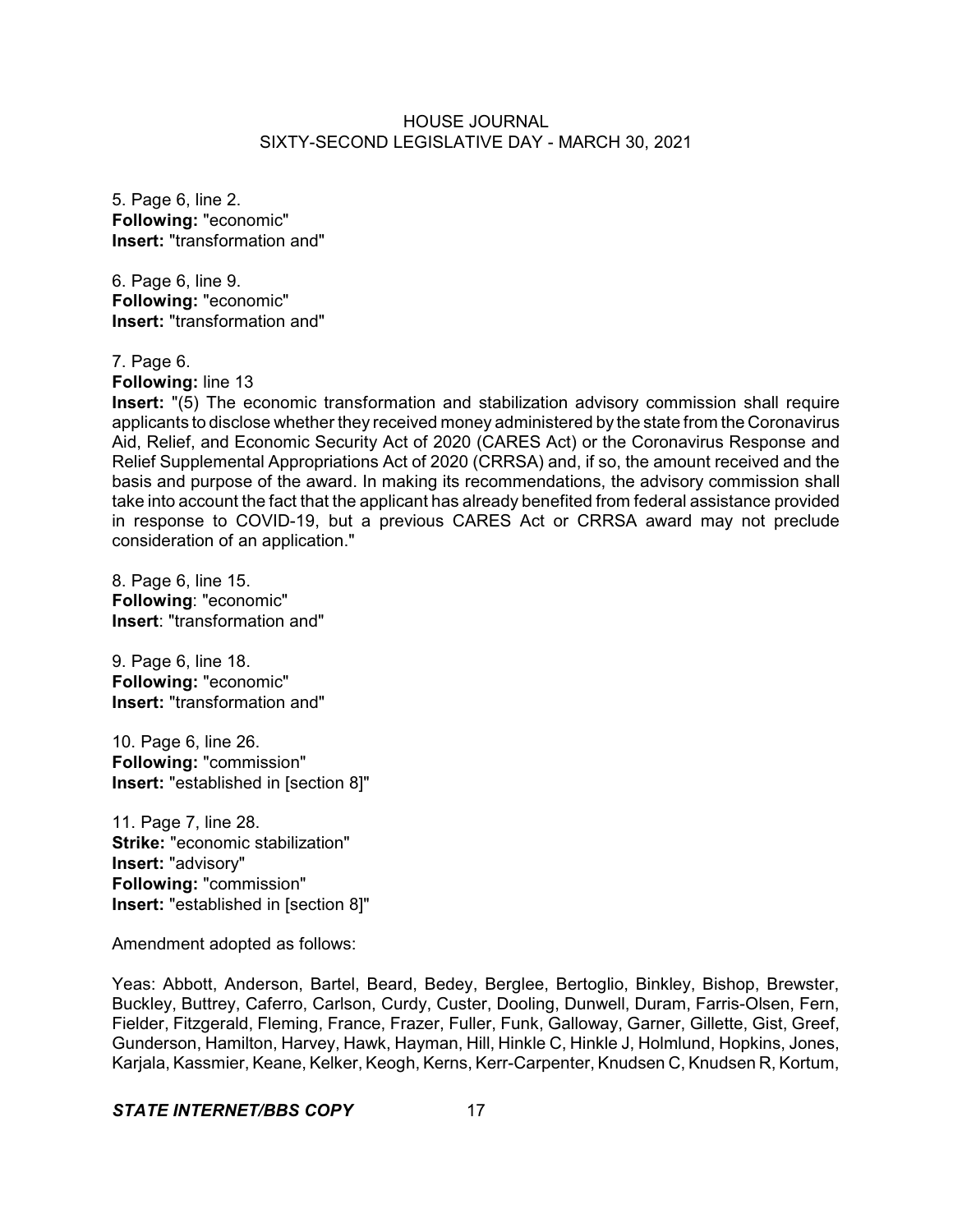Lenz, Ler, Loge, Malone, Marler, Marshall, McKamey, Mercer, Mitchell, Moore, Nave, Noland, Novak, Olsen, Patelis, Phalen, Putnam, Read, Regier A, Regier M, Reksten, Ricci, Running Wolf, Schillinger, Seekins-Crowe, Sheldon-Galloway, Skees, Smith, Stafman, Stewart Peregoy, Stromswold, Sullivan, Tenenbaum, Thane, Trebas, Tschida, Usher, Vinton, Walsh, Weatherwax, Welch, Whiteman Pena, Whitman, Windy Boy, Zolnikov, Mr. Speaker. Total 100

Nays: None. Total 0

Voted absentee: None.

Excused: None. Total 0

Absent or not voting: None. Total 0

**HB 632** - Representative Mercer moved **HB 632**, second reading copy, be further amended as follows:

1. Title, line 14. **Following:** "PROJECTS;" **Insert:** "REQUIRING PERFORMANCE MEASURES AND REPORTING ON PROJECTS;"

2. Page 16, line 10. **Strike:** "**Dissemination" Insert:** "**Performance measures -- dissemination"**

3. Page 16, line 11.

**Following:** line 10

**Insert:** "An application submitted to a commission established by [section 1, 5, 8, or 15] must include performance measures to allowthe commission, stakeholders, and the public to understand what the applicant intends to accomplish and, if selected to receive money from the American Rescue Plan Act, a basis to evaluate whether the applicant has achieved what it intended to accomplish. Where feasible, performance measures should be quantitative.

(2) Quarterly performance reports must be provided to the office of budget and program planning by entities that receive funds from the federal money appropriated in [this act] to provide an assessment of the outputs and outcomes achieved compared to the performance measures set forth in the entities' applications. The reports must be submitted by the 15th day of the first month of each quarter for the previous quarter until completion of the funded project. (3)"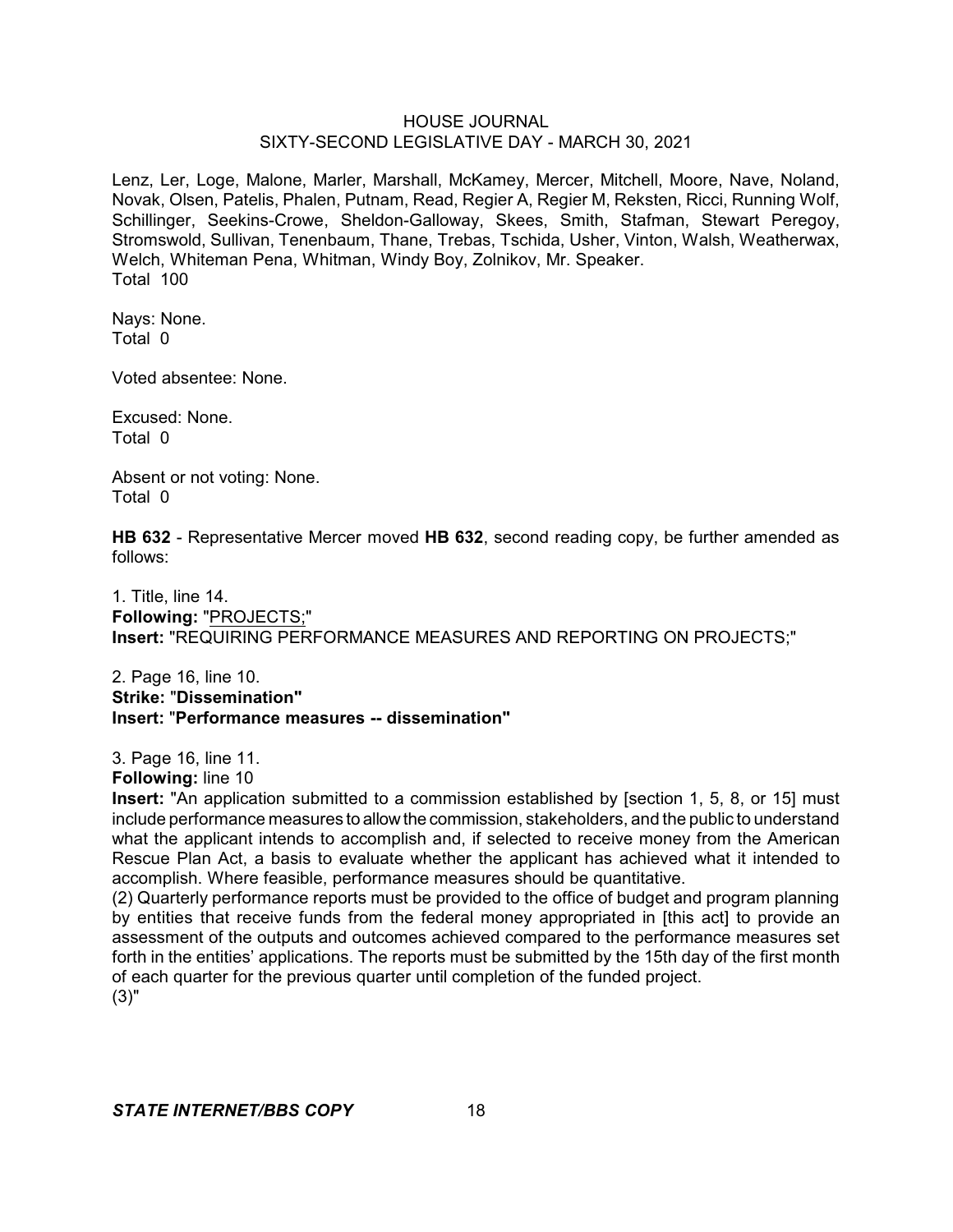4. Page 16, line 14. **Strike:** "(2)" **Insert:** "(4)"

Amendment adopted as follows:

Yeas: Anderson, Bartel, Beard, Bedey, Berglee, Bertoglio, Binkley, Brewster, Buckley, Buttrey, Caferro, Carlson, Curdy, Custer, Dooling, Dunwell, Duram, Fern, Fielder, Fitzgerald, Fleming, France, Frazer, Fuller, Galloway, Garner, Gillette, Gist, Greef, Gunderson, Hamilton, Hawk, Hill, Hinkle C, Hinkle J, Holmlund, Hopkins, Jones, Kassmier, Keane, Kelker, Kerns, Kerr-Carpenter, Knudsen C, Knudsen R, Lenz, Ler, Loge, Malone, Marshall, McKamey, Mercer, Mitchell, Moore, Nave, Noland, Novak, Patelis, Phalen, Putnam, Read, Regier A, Regier M, Reksten, Ricci, Running Wolf, Schillinger, Seekins-Crowe, Sheldon-Galloway, Skees, Stromswold, Trebas, Tschida, Usher, Vinton, Walsh, Weatherwax, Welch, Whitman, Windy Boy, Zolnikov, Mr. Speaker. Total 82

Nays: Abbott, Bishop, Farris-Olsen, Funk, Harvey, Hayman,Karjala, Keogh, Kortum, Marler, Olsen, Smith, Stafman, Stewart Peregoy, Sullivan, Tenenbaum, Thane, Whiteman Pena. Total 18

Voted absentee: None.

Excused: None. Total 0

Absent or not voting: None. Total 0

**HB 632** - Representative Caferro moved **HB 632**, second reading copy, be further amended as follows:

1. Title, line 14. **Following:** "PROJECTS;" **Insert:** "PROVIDING PAYMENTS TO ELIGIBLE WORKERS;"

2. Page 9.

**Following:** line 4

**Insert:** "NEW SECTION. **Section 15. Payments to eligible workers.** (1) There is appropriated \$200 million from the coronavirus state fiscal recovery funds to the department of revenue to provide a direct payment of \$1,000 to eligible workers who earn \$30,000 or less per year.

(2) For the purposes of this section, "eligible worker" has the same definition as provided in the American Rescue Plan Act of 2021." **Renumber:** subsequent sections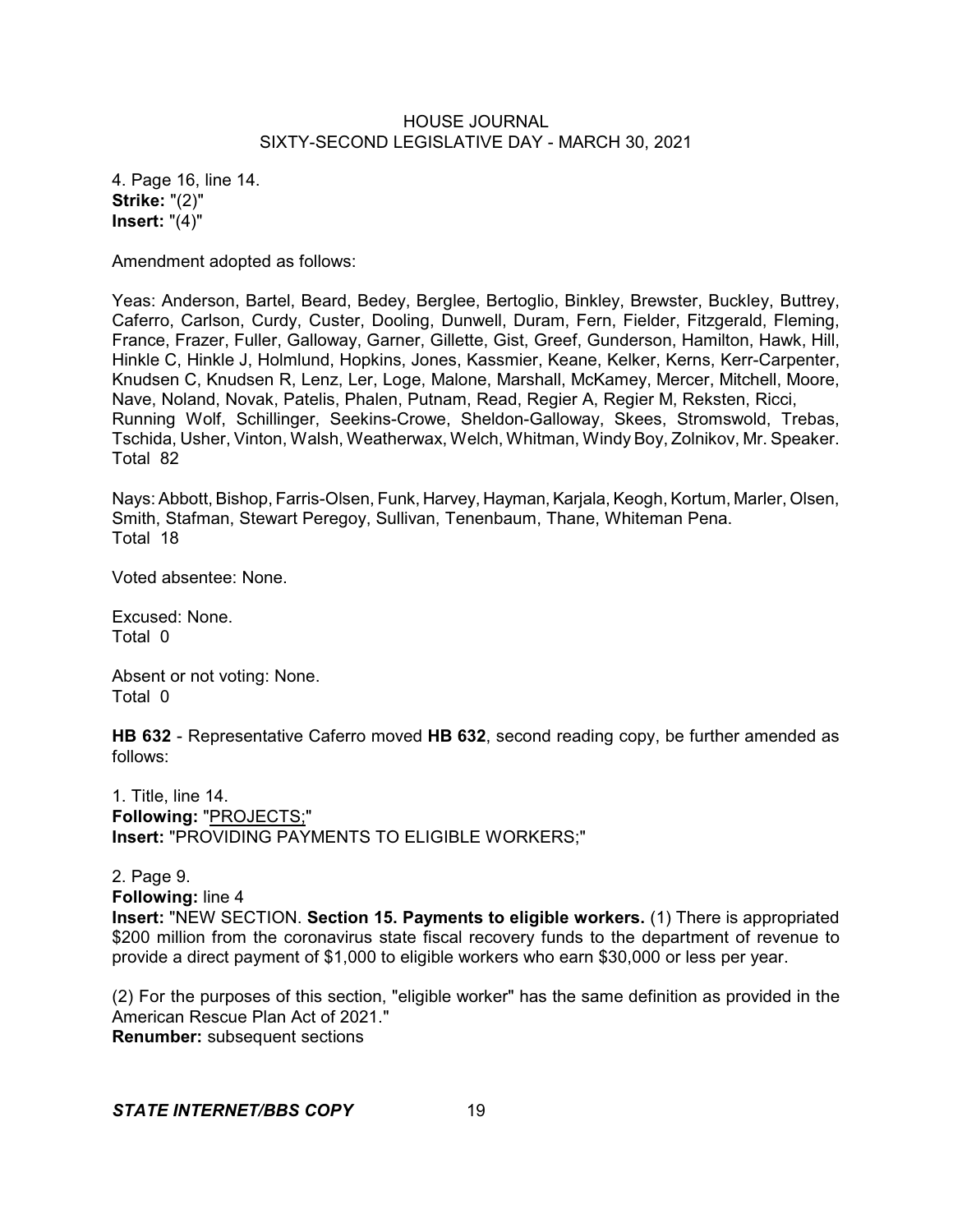3. Page 21, line 22. **Strike:** "15" **Insert:** "16"

4. Page 21, line 24. **Strike:** "**15**" **Insert:** "**16**"

Amendment **not** adopted as follows:

Yeas: Abbott, Bishop, Buckley, Caferro, Curdy, Dunwell, Duram, Farris-Olsen, Fern, France, Funk, Hamilton, Harvey, Hawk, Hayman, Karjala, Keane, Kelker, Keogh,Kerr-Carpenter, Kortum, Marler, Novak, Olsen, Running Wolf, Smith, Stafman, Stewart Peregoy, Sullivan, Tenenbaum, Thane, Weatherwax, Whiteman Pena, Windy Boy. Total 34

Nays: Anderson, Bartel, Beard, Bedey, Berglee, Bertoglio, Binkley, Brewster, Buttrey, Carlson, Custer, Dooling, Fielder, Fitzgerald, Fleming, Frazer, Fuller, Galloway, Garner, Gillette, Gist, Greef, Gunderson, Hill, Hinkle C, Hinkle J, Holmlund, Hopkins, Jones, Kassmier, Kerns, Knudsen C, Knudsen R, Lenz, Ler, Loge, Malone, Marshall, McKamey, Mercer, Mitchell, Moore, Nave, Noland, Patelis, Phalen, Putnam, Read, Regier A, Regier M, Reksten, Ricci, Schillinger, Seekins-Crowe, Sheldon-Galloway, Skees, Stromswold, Trebas, Tschida, Usher, Vinton, Walsh, Welch, Whitman, Zolnikov, Mr. Speaker. Total 66

Voted absentee: None.

Excused: None. Total 0

Absent or not voting: None. Total 0

**HB 632** - Representative Stewart Peregoy moved **HB 632**, second reading copy, be further amended as follows:

1. Title, line 18 through line 19. **Strike:** "PROVIDING" on line 18 through "STATE;" on line 19

2. Page 16, line 17 through line 20. **Strike:** section 24 in its entirety **Renumber:** subsequent sections

Amendment **not** adopted as follows: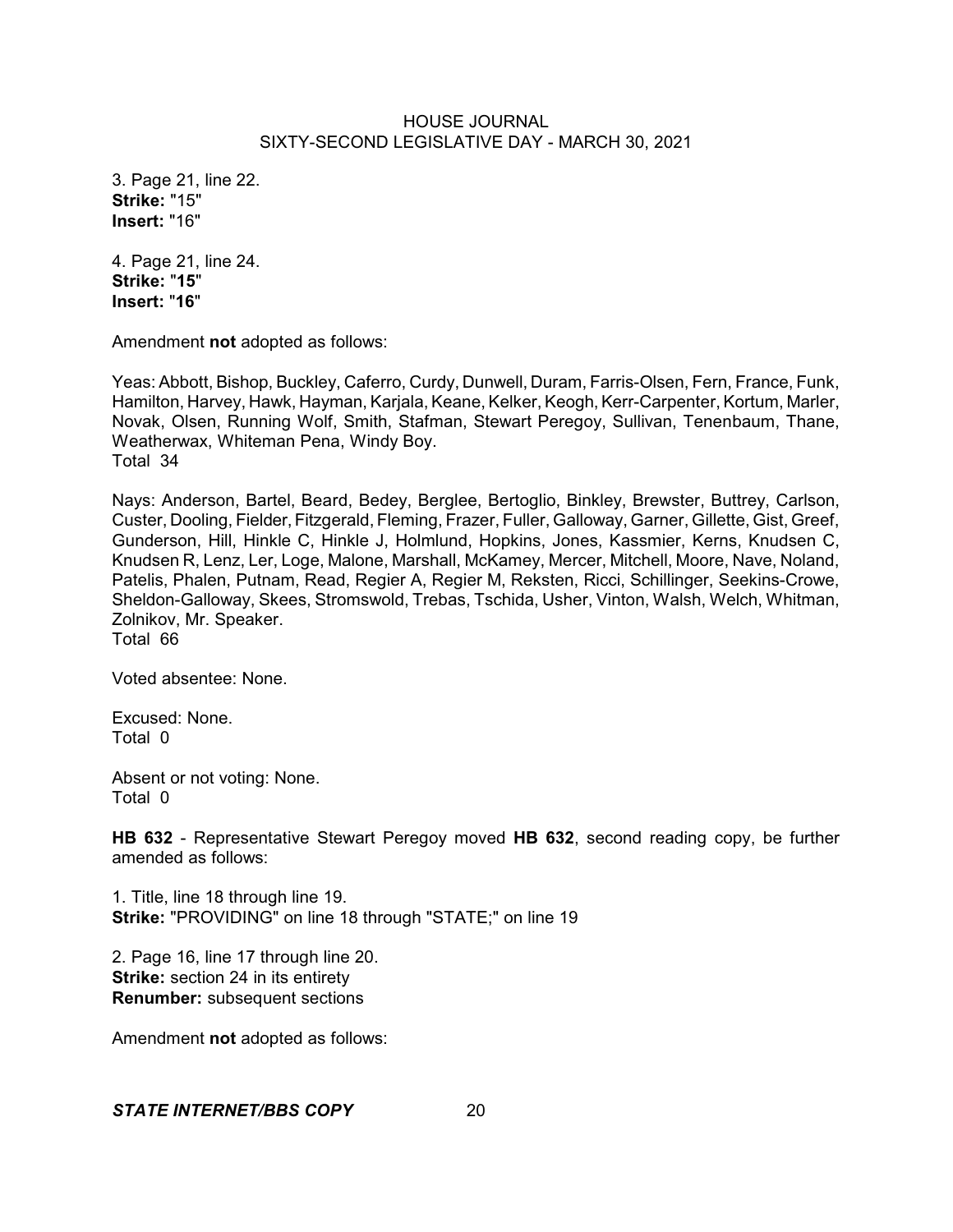Yeas: Abbott, Bishop, Buckley, Caferro, Curdy, Dunwell, Duram, Farris-Olsen, Fern, France, Funk, Hamilton, Harvey, Hawk, Hayman, Karjala, Keane, Kelker, Keogh, Kerr-Carpenter, Kortum, Marler, Novak, Olsen, Running Wolf, Smith, Stafman, Stewart Peregoy, Sullivan, Tenenbaum, Thane, Weatherwax, Whiteman Pena, Windy Boy. Total 34

Nays: Anderson, Bartel, Beard, Bedey, Berglee, Bertoglio, Binkley, Brewster, Buttrey, Carlson, Custer, Dooling, Fielder, Fitzgerald, Fleming, Frazer, Fuller, Galloway, Garner, Gillette, Gist, Greef, Gunderson, Hill, Hinkle C, Hinkle J, Holmlund, Hopkins, Jones, Kassmier, Kerns, Knudsen C, Knudsen R, Lenz, Ler, Loge, Malone, Marshall, McKamey, Mercer, Mitchell, Moore, Nave, Noland, Patelis, Phalen, Putnam, Read, Regier A, Regier M, Reksten, Ricci, Schillinger, Seekins-Crowe, Sheldon-Galloway, Skees, Stromswold, Trebas, Tschida, Usher, Vinton, Walsh, Welch, Whitman, Zolnikov, Mr. Speaker.

Total 66

Voted absentee: None.

Excused: None. Total 0

Absent or not voting: None. Total 0

**HB 632** - Representative Hamilton moved **HB 632**, second reading copy, be further amended as follows:

1. Page 8.

**Following:** line 3

**Insert:** "(6) For Mortgage Assistance, \$20 million allocated to the department of commerce must be directed to the board of housing to provide loans for the development and preservation of homes and apartments to assist low-income and moderate-income households as defined in 90-6- 132."

Amendment **not** adopted as follows:

Yeas: Abbott, Bishop, Brewster, Buckley, Caferro, Curdy, Dunwell, Farris-Olsen, Fern, France, Funk, Hamilton, Harvey, Hawk, Hayman, Karjala, Keane, Kelker, Keogh, Kerr-Carpenter, Kortum, Marler, McKamey, Novak, Olsen, Running Wolf, Smith, Stafman, Stewart Peregoy, Sullivan, Tenenbaum, Thane, Weatherwax, Whiteman Pena, Windy Boy. Total 35

Nays: Anderson, Bartel, Beard, Bedey, Berglee, Bertoglio, Binkley, Buttrey, Carlson, Custer, Dooling, Duram, Fielder, Fitzgerald, Fleming, Frazer, Fuller, Galloway, Garner, Gillette, Gist, Greef, Gunderson, Hill, Hinkle C, Hinkle J, Holmlund, Hopkins, Jones, Kassmier, Kerns, Knudsen C, Knudsen R, Lenz, Ler, Loge, Malone, Marshall, Mercer, Mitchell, Moore, Nave, Noland, Patelis,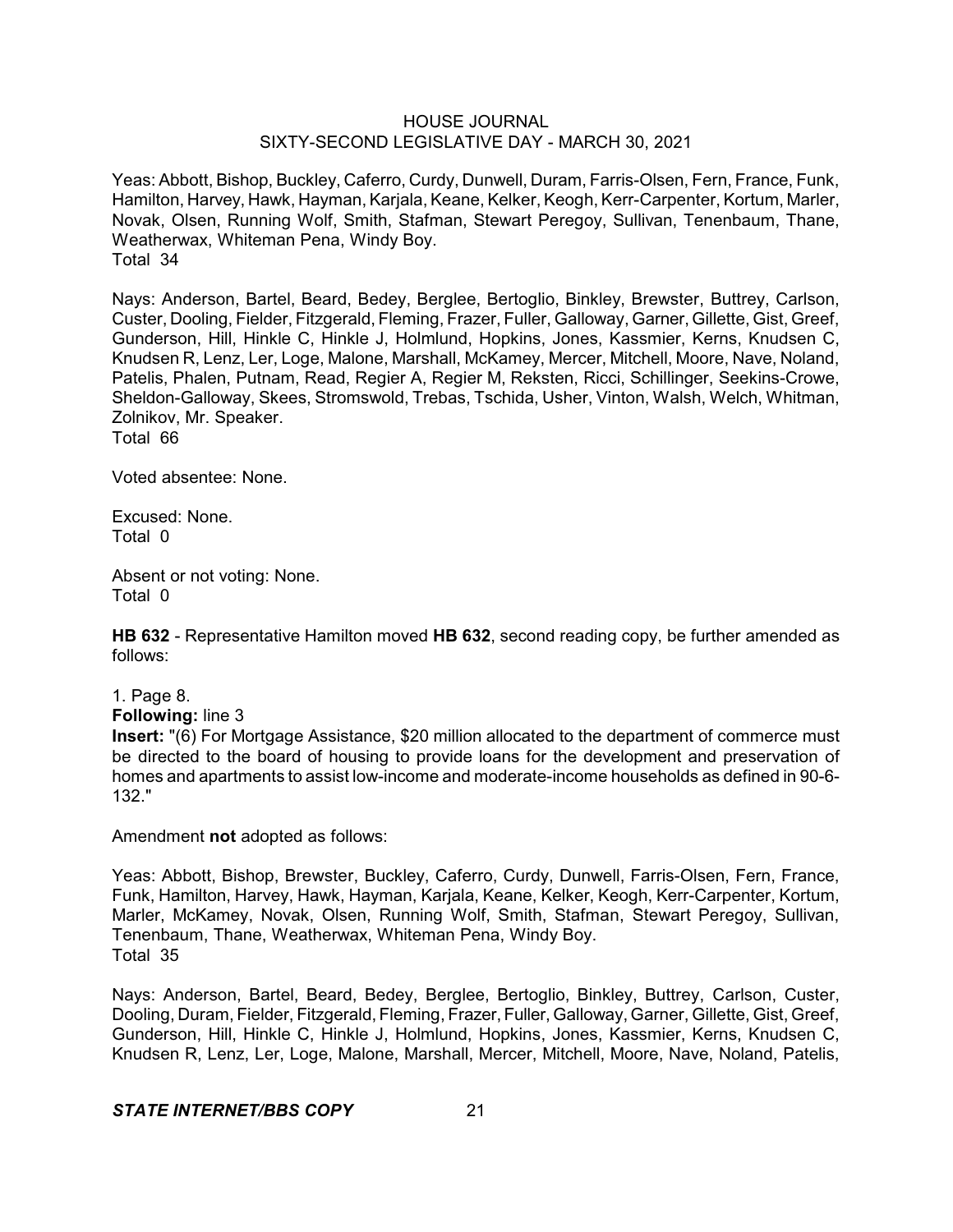Phalen, Putnam, Read, Regier A, Regier M, Reksten, Ricci, Schillinger, Seekins-Crowe, Sheldon-Galloway, Skees, Stromswold, Trebas, Tschida, Usher, Vinton, Walsh, Welch, Whitman, Zolnikov, Mr. Speaker. Total 65

Voted absentee: None.

Excused: None. Total 0

Absent or not voting: None. Total 0

**HB 632** - Representative Garner moved **HB 632**, as amended, do pass. Motion carried as follows:

Yeas: Abbott, Anderson, Bartel, Bedey, Berglee, Bertoglio, Binkley, Bishop, Brewster, Buckley, Buttrey, Caferro, Carlson, Curdy, Custer, Dooling, Duram, Farris-Olsen, Fern, Fielder, Fitzgerald, Fleming, France, Frazer, Fuller, Funk, Galloway, Garner, Gillette, Gist, Greef, Gunderson, Harvey, Hawk, Hill, Hinkle C, Holmlund, Hopkins, Jones, Karjala, Kassmier, Keane, Kelker, Kerns, Kerr-Carpenter, Knudsen C, Knudsen R, Lenz, Ler, Loge, Malone, Marler, Marshall, McKamey, Mercer, Mitchell, Noland, Novak, Patelis, Phalen, Putnam, Read, Regier A, Regier M, Reksten, Ricci, Running Wolf, Schillinger, Seekins-Crowe,Sheldon-Galloway, Skees, Stromswold, Sullivan, Tenenbaum, Thane, Trebas, Tschida, Usher, Vinton, Walsh, Weatherwax, Welch, Whitman, Windy Boy, Zolnikov, Mr. Speaker. Total 86

Nays: Beard, Dunwell, Hamilton, Hayman, Hinkle J, Keogh, Kortum, Moore, Nave, Olsen, Smith, Stafman, Stewart Peregoy, Whiteman Pena. Total 14

Voted absentee: None.

Excused: None. Total 0

Absent or not voting: None. Total 0

**HB 14** - Representative Hopkins moved **HB 14** do pass. Motion carried as follows:

Yeas: Abbott, Anderson, Bartel, Bedey, Berglee, Bertoglio, Binkley, Bishop, Brewster, Buckley, Buttrey, Caferro, Carlson, Curdy, Custer, Dooling, Dunwell, Duram, Farris-Olsen, Fern, Fielder, Fitzgerald, Fleming, France, Frazer, Fuller, Funk, Galloway, Garner, Gillette, Gist, Greef, Gunderson, Hamilton, Harvey, Hawk, Hayman, Hill, Hinkle C, Holmlund, Hopkins, Jones, Karjala, Kassmier, Keane, Kelker, Keogh, Kerns, Kerr-Carpenter, Knudsen C, Knudsen R, Kortum, Lenz,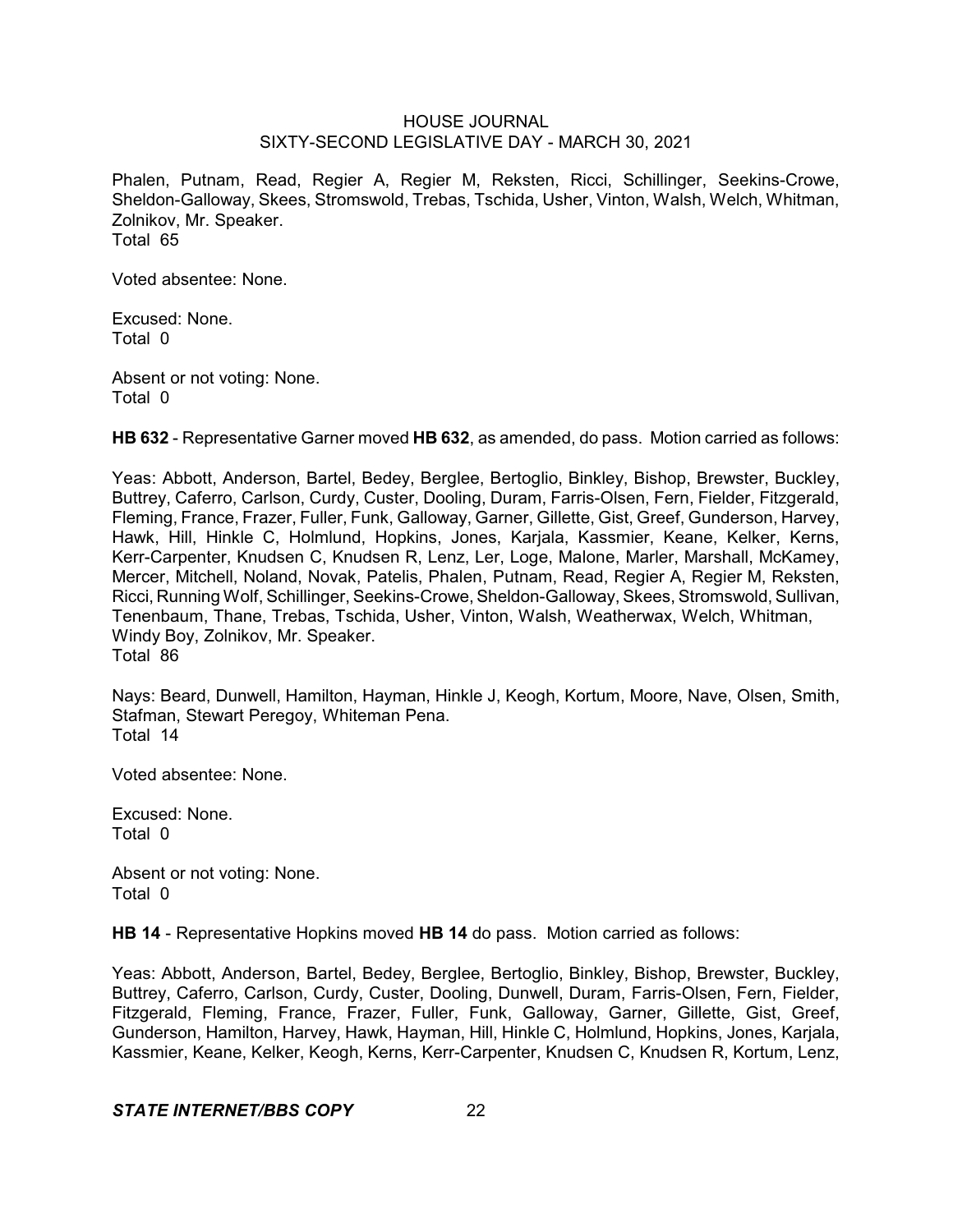Ler, Loge, Malone, Marler, Marshall, McKamey, Mercer, Mitchell, Moore, Nave, Noland, Novak, Olsen, Patelis, Phalen, Putnam, Read, Regier A, Regier M, Reksten, Ricci, Running Wolf, Schillinger, Seekins-Crowe, Sheldon-Galloway, Skees, Smith, Stafman, Stewart Peregoy, Stromswold, Sullivan, Tenenbaum, Thane, Usher, Vinton, Walsh, Weatherwax, Welch, Whiteman Pena, Whitman, Windy Boy, Zolnikov, Mr. Speaker. Total 96

Nays: Beard, Hinkle J, Trebas, Tschida. Total 4

Voted absentee: None.

Excused: None. Total 0

Absent or not voting: None. Total 0

**HB 223** - **Senate Amendments** - Representative Mercer moved Senate amendments to **HB 223** be concurred in. Motion carried as follows:

Yeas: Anderson, Bartel, Beard, Bedey, Berglee, Bertoglio, Binkley, Brewster, Buttrey, Carlson, Custer, Dooling, Duram, Fielder, Fitzgerald, Fleming, Frazer, Fuller, Galloway, Garner, Gillette, Gist, Greef, Gunderson, Hill, Hinkle C, Hinkle J, Holmlund, Hopkins, Jones, Kassmier, Kerns, Knudsen C, Knudsen R, Lenz, Ler, Loge, Malone, Marshall, McKamey, Mercer, Mitchell, Moore, Nave, Noland, Patelis, Phalen, Read, Regier A, Regier M, Reksten, Ricci, Schillinger, Seekins-Crowe, Sheldon-Galloway, Skees, Stromswold, Trebas, Tschida, Usher, Vinton, Walsh, Welch, Whitman, Zolnikov, Mr. Speaker. Total 66

Nays: Abbott, Bishop, Buckley, Caferro, Curdy, Dunwell, Farris-Olsen, Fern, France, Funk, Hamilton, Harvey, Hawk, Hayman, Karjala, Keane, Kelker, Keogh, Kerr-Carpenter, Kortum, Marler, Novak, Olsen, Putnam, Running Wolf, Smith, Stafman, Stewart Peregoy, Sullivan, Tenenbaum, Thane, Weatherwax, Whiteman Pena, Windy Boy. Total 34

Voted absentee: None.

Excused: None. Total 0

Absent or not voting: None. Total 0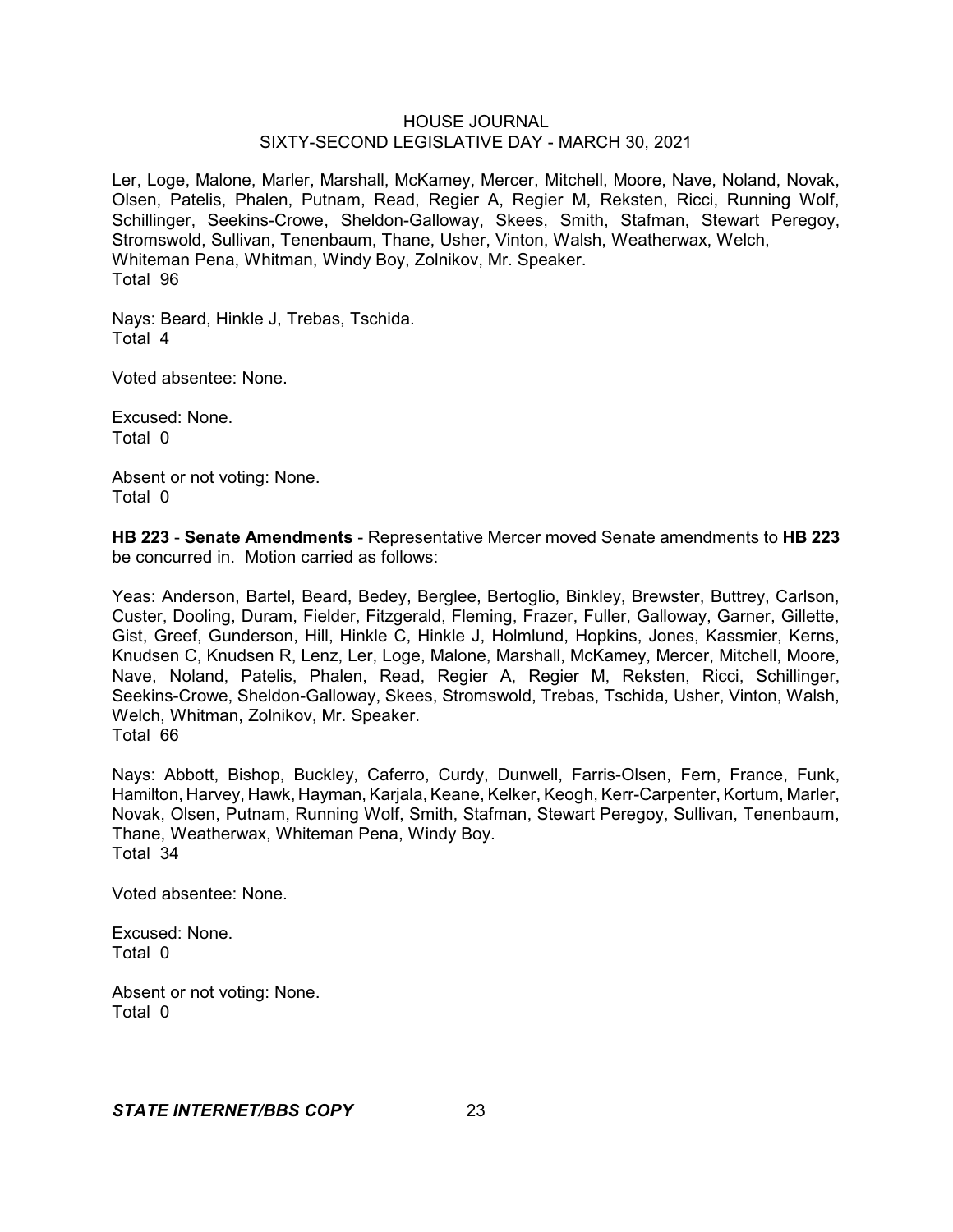**HB 261** - Representative Skees moved **HB 261** do pass. Motion carried as follows:

Yeas: Bartel, Beard, Berglee, Bertoglio, Binkley, Brewster, Carlson, Duram, Fielder, Fleming, Frazer, Fuller, Galloway, Gillette, Gist, Greef, Gunderson, Hill, Hinkle C, Hinkle J, Kassmier, Kerns, Knudsen C, Knudsen R, Ler, Loge, Malone, Marshall, Mitchell, Nave, Noland, Patelis, Phalen, Read, Regier A, Regier M, Ricci, Schillinger, Seekins-Crowe, Sheldon-Galloway, Skees, Stromswold, Trebas, Tschida, Usher, Vinton, Walsh, Welch, Zolnikov, Mr. Speaker. Total 50

Nays: Abbott, Anderson, Bedey, Bishop, Buckley, Buttrey, Caferro, Curdy, Custer, Dooling, Dunwell, Farris-Olsen, Fern, Fitzgerald, France, Funk, Garner, Hamilton, Harvey, Hawk, Hayman, Holmlund, Hopkins, Jones, Karjala, Keane, Kelker, Keogh, Kerr-Carpenter, Kortum, Lenz, Marler, McKamey, Mercer, Moore, Novak, Olsen, Putnam, Reksten, Running Wolf, Smith, Stafman, Stewart Peregoy, Sullivan, Tenenbaum, Thane, Weatherwax, Whiteman Pena, Whitman, Windy Boy. Total 50

Voted absentee: None.

Excused: None. Total 0

Absent or not voting: None. Total 0

Majority Leader Vinton moved consideration of **HB 372**, **HB 522**, **HB 634**, **HB 635**, **HB 660**, **SB 63**, **SB 83**, and **SB 215**, be passed for the day. Without objection, so ordered.

Majority Leader Vinton moved the Committee rise and report. Motion carried. Committee arose. House resumed. Mr. Speaker presiding. Chair C. Knudsen moved the Committee of the Whole report be adopted. Report adopted as follows:

Yeas: Abbott, Anderson, Beard, Berglee, Bertoglio, Binkley, Brewster, Buckley, Buttrey, Caferro, Curdy, Custer, Dooling, Duram, Farris-Olsen, Fern, Fielder, Fitzgerald, France, Frazer, Fuller, Galloway, Garner, Gillette, Gist, Greef, Gunderson, Hamilton, Harvey, Hawk, Hill, Hinkle C, Holmlund, Hopkins, Jones, Keane, Kelker, Keogh, Kerns, Kerr-Carpenter, Knudsen R, Lenz, Ler, Loge, Malone, Marler, Marshall, McKamey, Mercer, Mitchell, Moore, Nave, Noland, Novak, Putnam, Read, Regier A, Regier M, Ricci, Running Wolf, Schillinger, Seekins-Crowe, Sheldon-Galloway, Skees, Smith, Stafman, Stromswold, Sullivan, Tenenbaum, Thane, Trebas, Tschida, Usher, Vinton, Walsh, Welch, Whitman, Zolnikov, Mr. Speaker. Total 79

Nays: Bishop, Carlson, Dunwell, Hinkle J, Karjala, Knudsen C, Kortum, Olsen, Weatherwax, Whiteman Pena, Windy Boy. Total 11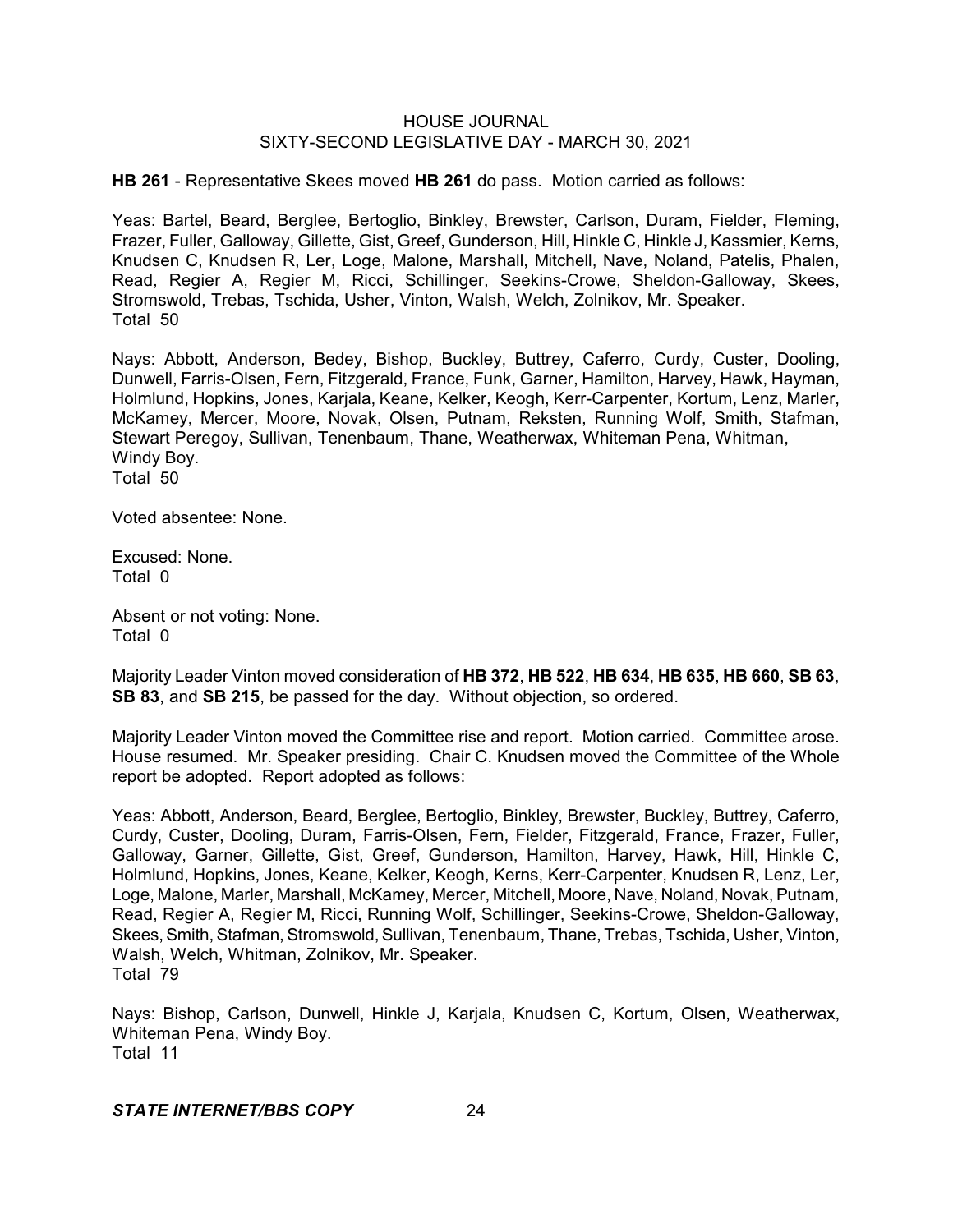Voted absentee: None.

Excused: None. Total 0

Absent or not voting: Bartel, Bedey, Fleming, Funk, Hayman, Kassmier, Patelis, Phalen, Reksten, Stewart Peregoy. Total 10

### **REPORTS OF STANDING COMMITTEES**

**JUDICIARY** (Usher, Chair): 3/30/2021 **HB 625**, do pass. Report adopted. **HB 656**, introduced bill, be amended as follows:

1. Title, line 5. **Following**: "RESERVATION;" **Insert**: "PROVIDING THAT LAKE COUNTY MAY WITHDRAW FROM ENFORCEMENT OF CRIMINAL JURISDICTION ON BEHALF OF THE STATE;"

2. Title, line 6. **Strike**: "SECTION" **Insert**: "SECTIONS"

3. Title, line 6. **Following**: "2-1-301" **Insert**: "AND 2-1-306"

4. Page 1, line 17.

**Strike**: "The"

**Insert**: "Unless the Confederated Salish and Kootenai tribes or Lake County withdraws consent to enforcement pursuant to 2-1-306, the"

5. Page 1.

**Following**: line 20

**Insert**: "**Section 2.** Section 2-1-306, MCA, is amended to read:

"**2-1-306. Withdrawal of consent to state jurisdiction.** (1) No sooner than 6 months after April 24, 1993, and after consulting with local government officials concerning implementation, the Confederated Salish and Kootenai tribes may, by tribal resolution, withdraw consent to be subject to the criminal jurisdiction of the state of Montana. Within 6 months after receipt of the resolution, the governor shall issue a proclamation to that effect.

(2) The Confederated Salish and Kootenai tribes may, by separate resolution, withdraw consent to be subject to those areas of civil jurisdiction of the state of Montana that are delineated in tribal ordinance 40-A (revised and enacted May 5, 1965). The withdrawal is limited to those delineated areas of civil jurisdiction agreed upon in writing by the governor after consultation with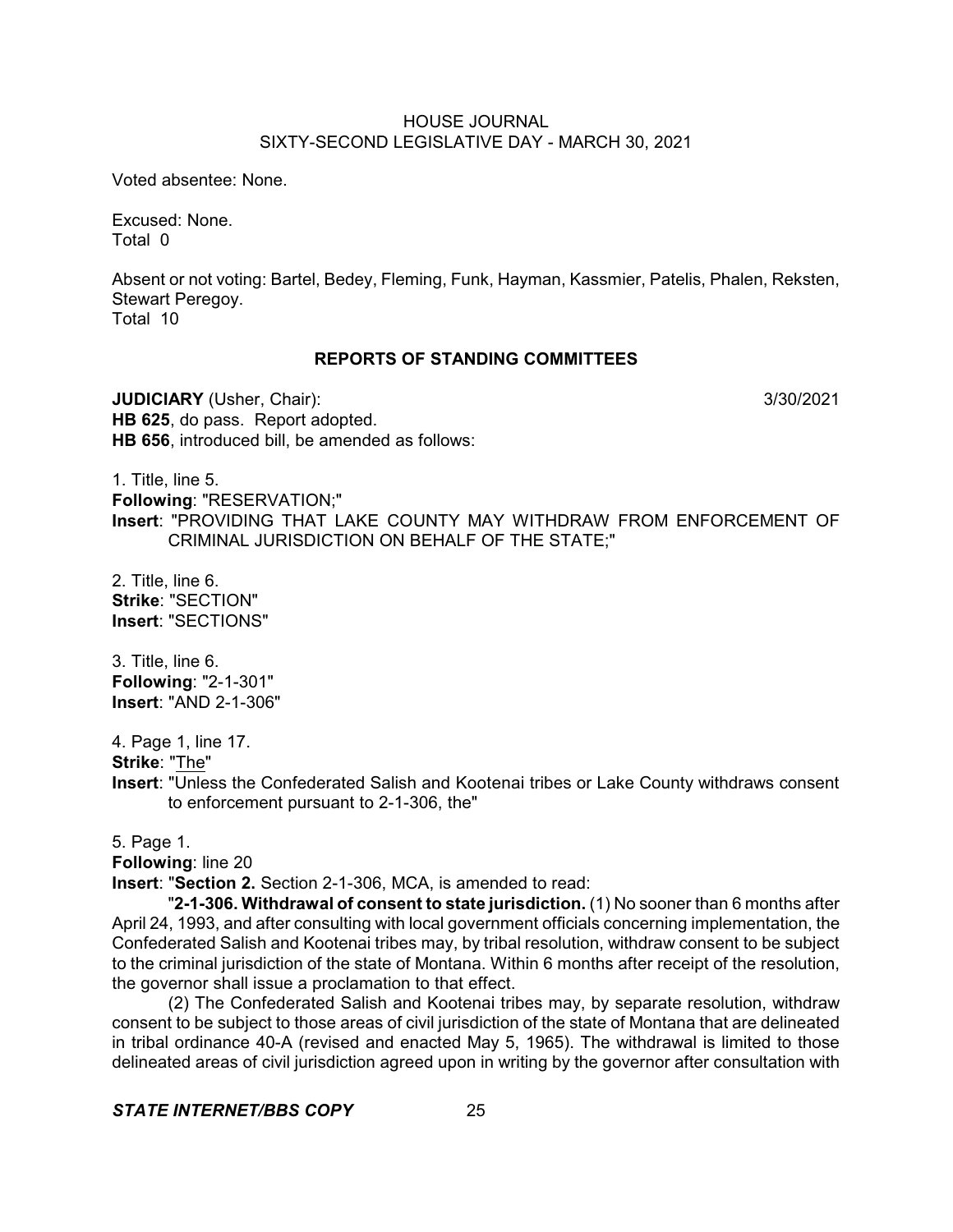the attorney general and officials of affected local governments. The tribes shall initiate this process by sending a certified letter to the governor. After consultation and execution of a written agreement between the governor and the tribes, the agreed-upon civil areas must be incorporated into a tribal resolution to be enacted by the tribes. Within 6 months after receipt of the tribal resolution, the governor shall issue a proclamation to that effect that reflects the terms of the written agreement.

(3) No sooner than 6 months after [the effective date of this act], and after consulting with tribal government officials concerning withdrawal, the board of county commissioners of Lake County may, by resolution, withdraw consent to enforce criminal jurisdiction on behalf of the state of Montana over the Confederated Salish and Kootenai tribes. Within 6 months after receipt of the resolution, the governor shall issue a proclamation to that effect.

 $\left(\frac{3}{4}\right)$  Subsections (1) and (2) through (3) do not alter the existing jurisdiction or authority of the Confederated Salish and Kootenai tribes or the state of Montana, except as expressly provided for in subsections  $(1)$  and  $(2)$  through  $(3)$ ."" **Renumber:** subsequent sections

And, as amended, do pass. Report adopted.

**SB 280**, be concurred in. Report adopted. **SB 283**, be concurred in. Report adopted.

#### **UNFINISHED BUSINESS**

Mr. Speaker, I move that the following undersigned name be **ADDED** as sponsor to **HB 701**. Motion carried.

#### **HB 701** (M. Hopkins, Chief Sponsor)

F. Anderson, D. Bedey, L. Brewster, A. Buckley, E. Buttrey, W. Curdy, D. Fern, R. Fitzgerald, G. Frazer, W. Galt, F. Garner, S. Gist, C. Hinkle, K. Holmlund, L. Jones, J. Kassmier, J. Keane, S. Kerns, C. Knudsen, D. Loge, B. Phalen, J. Read, V. Ricci, J. Schillinger, M. Stromswold, B. Tschida, S. Vinton, K. Walsh, T. Welch, K. Whitman, J. Windy Boy, D. Ankney, M. Blasdel, B. Brown, M. Cuffe, J. Ellsworth, S. Fitzpatrick, C. Friedel, T. Gauthier, B. Gillespie, G. Hertz, S. Hinebauch, B. Hoven, D. Howard, D. Kary, M. Lang, T. Manzella, T. McGillvray, R. Osmundson, K. Regier, W. Sales, D. Salomon, J. Small, R. Tempel, G. Vance, J. Welborn.

Mr. Speaker, I move that the following undersigned name be **REMOVED** as sponsor to **HB 701**. Motion carried.

**HB 701** (M. Hopkins, Chief Sponsor) D. Fern, A. Buckley, W. Curdy.

Mr. Speaker, I move that the following undersigned name be **REMOVED** as sponsor to **HB 658**. Motion carried.

**HB 658** (G. Frazer, Chief Sponsor) A. Buckley.